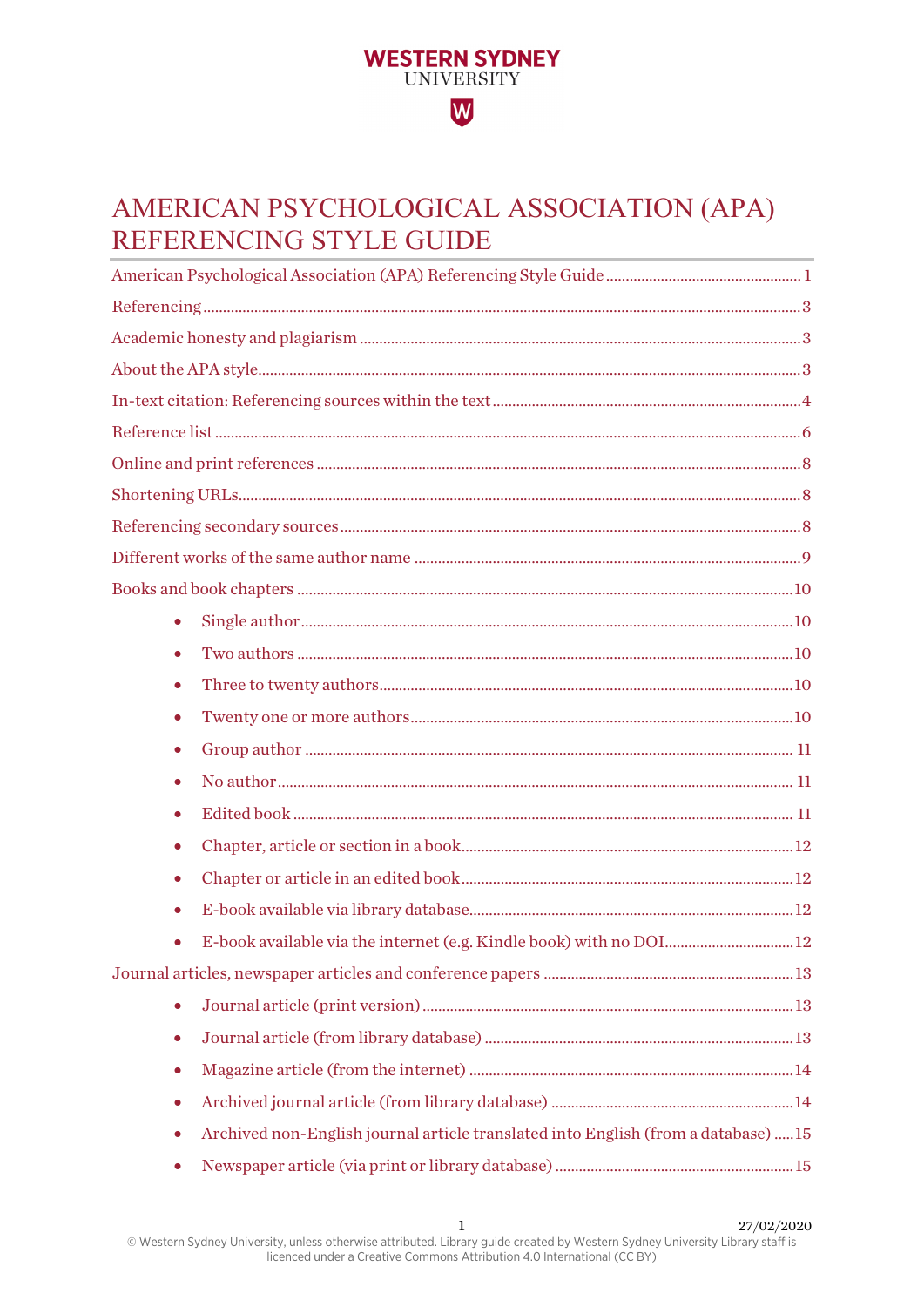| $\bullet$ |  |
|-----------|--|
| ۰         |  |
| $\bullet$ |  |
| $\bullet$ |  |
|           |  |
| $\bullet$ |  |
| $\bullet$ |  |
| $\bullet$ |  |
| ٠         |  |
| $\bullet$ |  |
| $\bullet$ |  |
| $\bullet$ |  |
| $\bullet$ |  |
| $\bullet$ |  |
| $\bullet$ |  |
|           |  |
| $\bullet$ |  |
| $\bullet$ |  |
| $\bullet$ |  |
| $\bullet$ |  |
| $\bullet$ |  |
| $\bullet$ |  |
|           |  |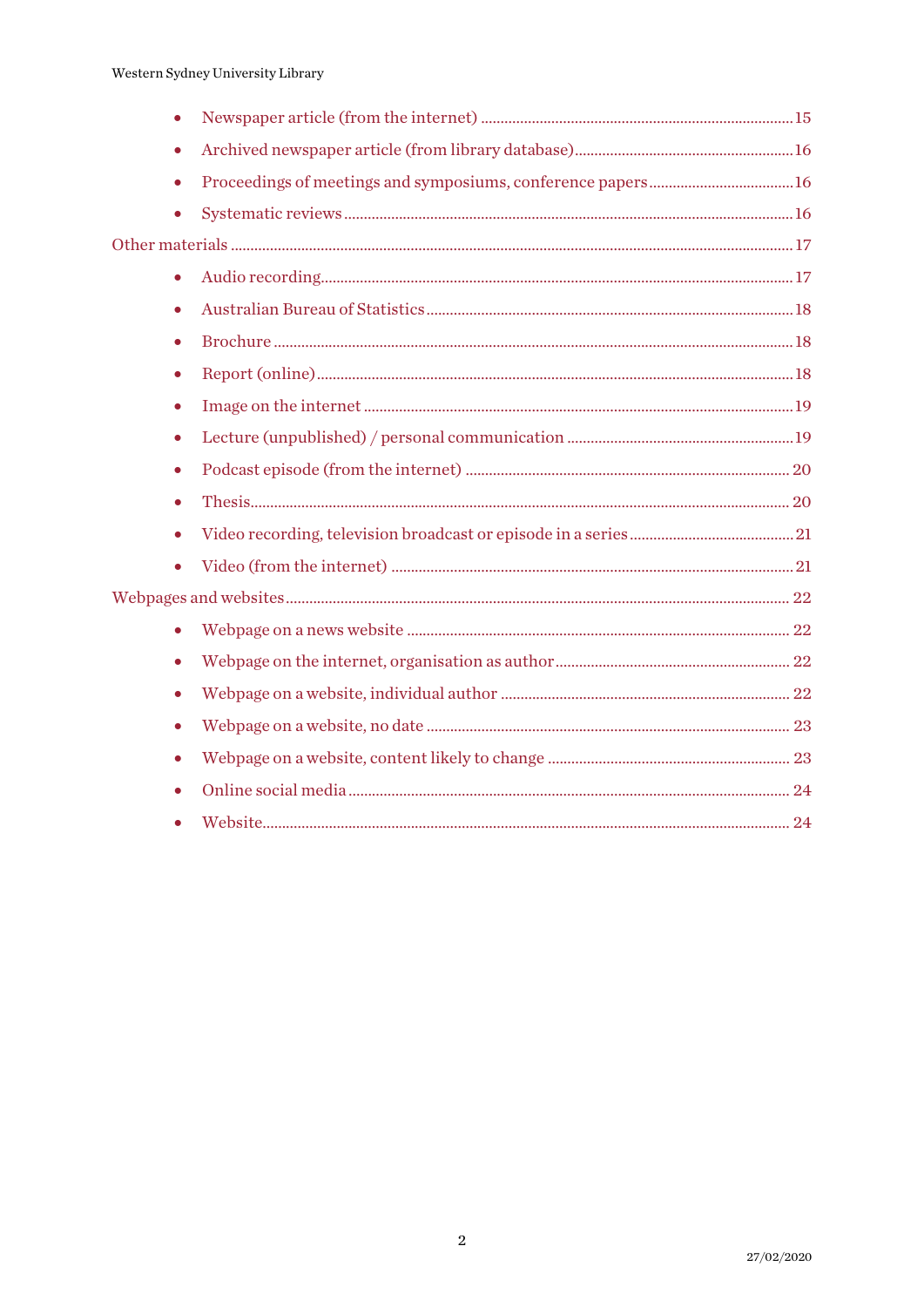#### <span id="page-2-0"></span>REFERENCING

Referencing acknowledges the sources that you use to write your essay or assignment paper.

In-text citations are used throughout your writing to acknowledge the sources of your information. The full references for the citations are then listed at the end of your assignment paper in the References list.

## It is important to first consult your unit outline, lecturer or tutor for the preferred citation style for each unit you undertake.

#### <span id="page-2-1"></span>ACADEMIC HONESTY AND PLAGIARISM

At Western Sydney University plagiarism falls within the framework of th[e Student Misconduct Rule](https://policies.westernsydney.edu.au/document/view.current.php?id=304) and it[s associated guidelines.](https://policies.westernsydney.edu.au/document/associated-information.php?id=304)

Further information about the importance of academic honesty is available on the Library [website.](http://library.westernsydney.edu.au/main/guides/turnitin/academic-honesty)

#### <span id="page-2-2"></span>ABOUT THE APA STYLE

The American Psychological Association (APA) style is a widely used author-date system of referencing or bibliographic citation. This guide covers basic explanations and examples for the most common types of citations used by students. This guide is based on the *[Publication Manual of the American Psychological](https://west-sydney-primo.hosted.exlibrisgroup.com/permalink/f/1iaekk7/UWS-ALMA21261349530001571)  [Association](https://west-sydney-primo.hosted.exlibrisgroup.com/permalink/f/1iaekk7/UWS-ALMA21261349530001571) (7th ed)* which is available in the Library. If you are unable to find the referencing example you require in this guide, more detailed information and examples can be found in the above publication.

Current information can also be obtained via the internet from the official APA Style website [http://www.apastyle.org](http://www.apastyle.org/) which includes a quick reference guide. Corrected sample papers can also be found on the APA Style website.

For further support, please contact the Library: o Phone 02 9852 5353 o [Email](http://answers.library.westernsydney.edu.au/form.php) [o Online Librarian](http://library.westernsydney.edu.au/main/help/contact-us)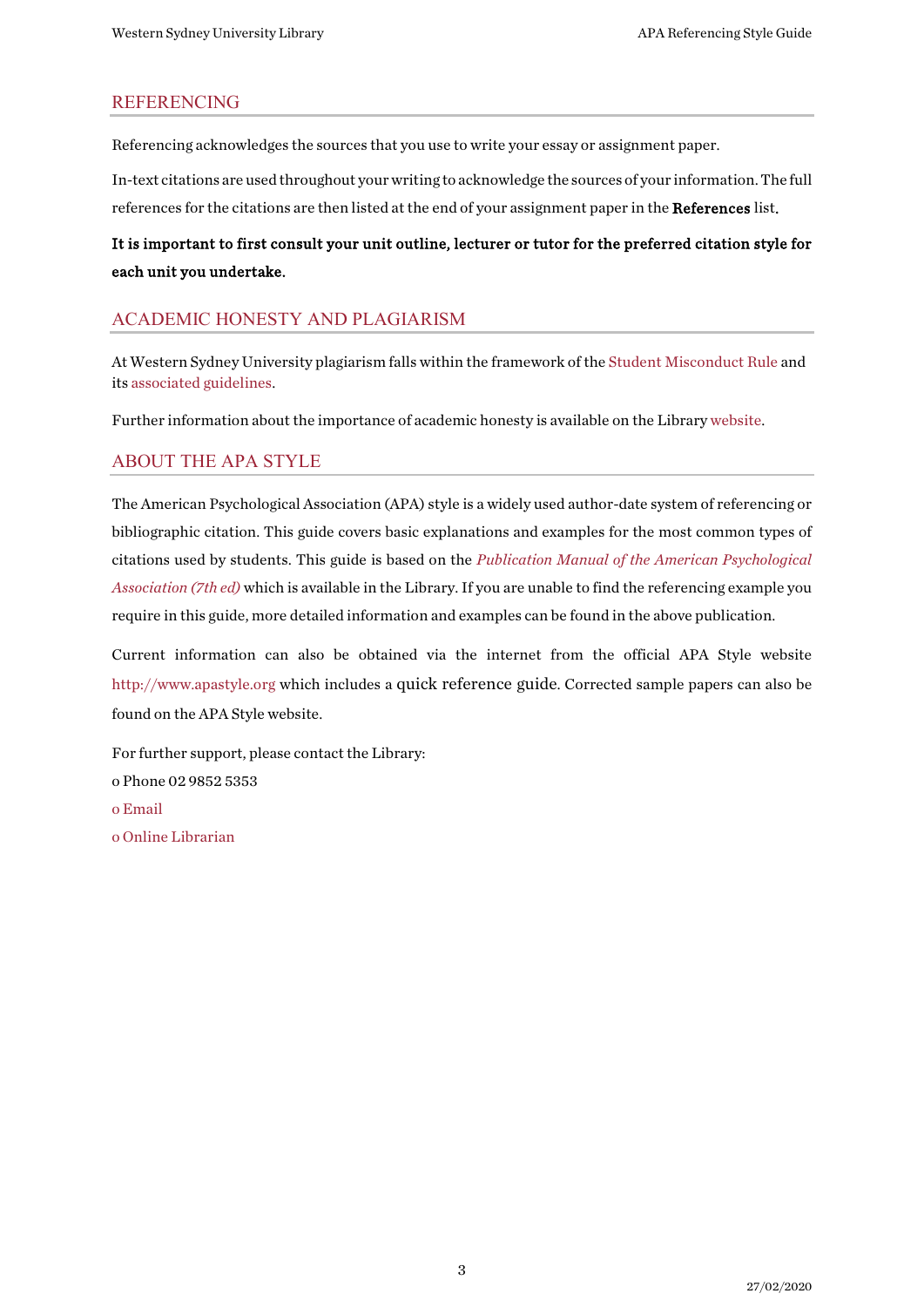#### <span id="page-3-0"></span>IN-TEXT CITATION: REFERENCING SOURCES WITHIN THE TEXT

Throughout the text of your paper you need to acknowledge the works used in your writing. Whenever you present a statement of evidence such as a quote, or when you use someone else's ideas, opinions or theories in your own words (paraphrasing), you must acknowledge the work(s) by providing the author's name and date of publication in text. An explanation of how to cite a work within your paper is given below and with each reference example in this guide.

If you use the name of the author(s) in your writing, place the year of publication of the work in parentheses after the author's name. This is known as a narrative in-text citation.

Mullane (2006) conducted research into the effect of . . .

If you refer to a work in the text of your paper and you are not using the author's name in your narrative, place the author's last name and the year of publication of the work in parentheses within or at the end of the sentence. This is known as a parenthetical in-text citation.

The research conclusively proved a correlation between the results (Mullane, 2006). A recent study (Wilson, 2015) shows the same correlation.

The choice between parenthetical and narrative in-text citation depends on the writer and the flow of the narrative.

If a paraphrase or summary continues over several consecutive sentences cite the work on first mention. It is not necessary to repeat the citation as long as it is clear to your reader that you are referring to the same work.

Fang (2017) has collected new data on the implementation of renewable technologies in Europe. Thirty-three percent showed an improvement in Gross Domestic Product (GDP) in the first 5 years. There was no negative impact on employment.

When a parenthetical in-text citation (with author and year) is used earlier in the paragraph, subsequent narrative mentions of the work in the **same** paragraph do not need to include the year. This rule only applies when the citation could not be confused with another in the paragraph and should only be used in instances when the name is given in the narrative. e.g.

Smith (2009) explained that ... Smith also suggested ...

Pay particular attention to the citation format required for references with multiple authors or editors. The use of *et al.* is used for three or more authors or editors. See examples for [two authors,](#page-9-2) [three to twenty authors](#page-9-3) an[d twenty one and more authors.](#page-9-4)

Note: Page numbers are not required when paraphrasing or summarising. However, if you would like to direct your reader to a specific section or paragraph you may include the page number or page range.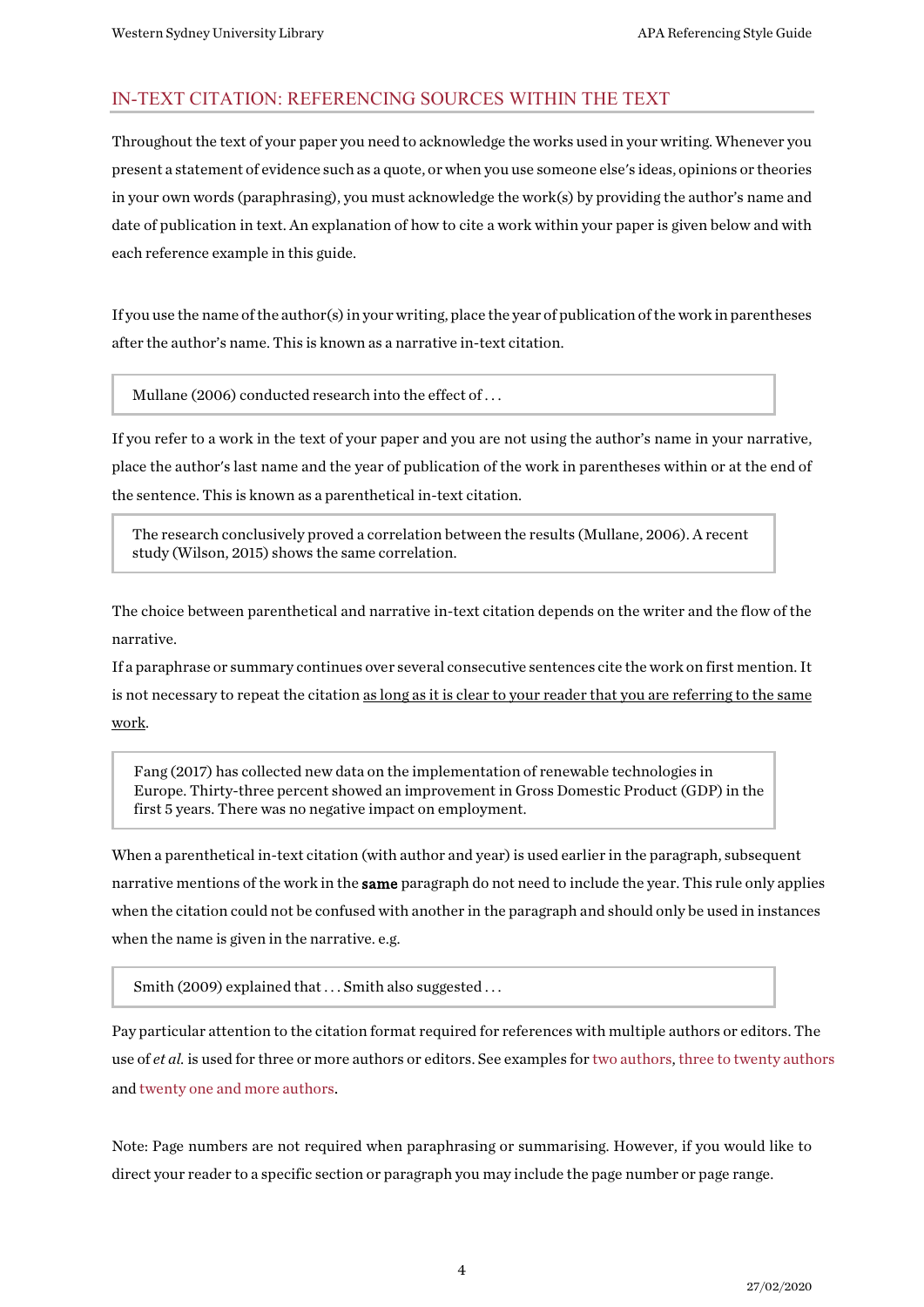If you directly quote fewer than 40 words, enclose the quotation using double quotation marks within the text. The year of publication of the work along with the page number(s)\* of the quote should be provided in parentheses.

Mullane (2006) referred to this correlation as a "statistical anomaly" (p. 118), contributing ... or

It was found that the correlation was a "statistical anomaly" (Mullane, 2006, p. 118).

\* When there are no page numbers, but the sources contain headings or numbered paragraphs, use a section name or paragraph number e.g. Jones (2008, Introduction section) *or* Roberts (2008, para. 5). If the paragraphs are not numbered, manually count the paragraphs and include the paragraph number after the heading, e.g. Anderson (2005, Discussion section, para. 2). For video or audiobooks use a timestamp e.g. Palmer (2013, 2:30:40).

If the quotation is greater than 40 words it should be displayed in a double-spaced indented block (1.27 cm) without quotation marks.

Mullane (2006) stated that:

If any similar qualitative research is to be undertaken in the future, then stringent controls

should be put in place to ensure such statistical anomalies do not occur through lack of

methodological rigor, particularly through corruption of data inadequately stored and

processed. (p. 66)

If you use more than one source to write a statement in your paper, the citation can be presented using semi-colons between works as follows:

*Separate sources, different authors:* . . . and a number of studies have shown identical results (Sanders, 2008; Smith, 2009). *Two or more publications by the same author:* It was found that . . .(Smith, 2000, 2004)

For more detailed information on [quoting](https://apastyle.apa.org/style-grammar-guidelines/citations/quotations) and [paraphrasing](https://apastyle.apa.org/style-grammar-guidelines/citations/paraphrasing) sources see the APA Style website [https://apastyle.apa.org/.](https://apastyle.apa.org/)

Works that you cite in your writing are listed in detail at the end of your document in a reference list.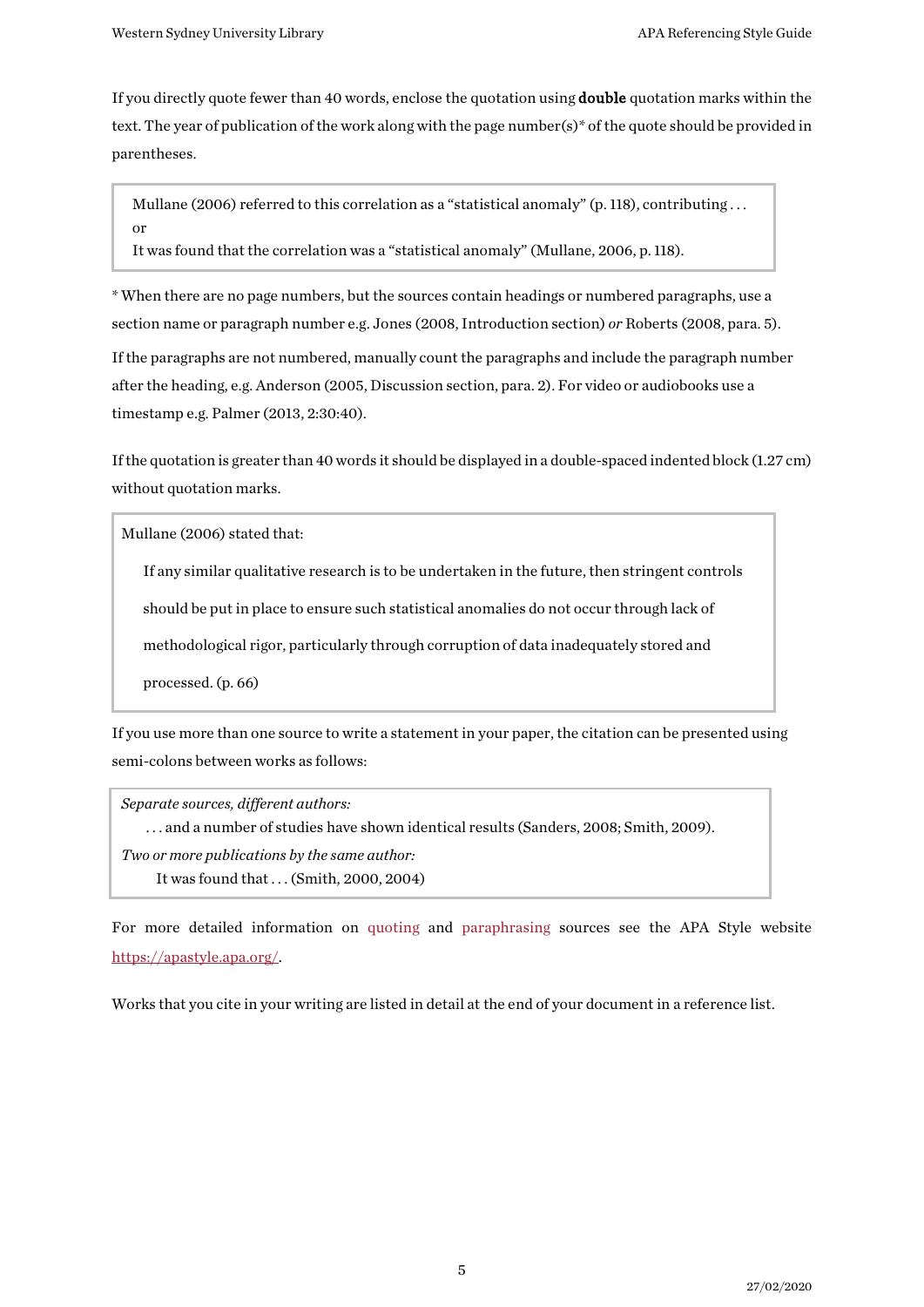#### <span id="page-5-0"></span>REFERENCE LIST

A reference list includes details of the works cited in your paper.

It starts on a separate page at the end of your assignment paper and is titled References in bold. Each item cited in the reference list *must* have been cited in your paper. All sources appearing in the reference list must be ordered alphabetically by surname.

In contrast to the reference list, a bibliography includes details of sources not cited in your paper which were used to support your research. While the APA style does not use bibliographies you may sometimes be required to include one in addition to a References list. These items should also be listed in alphabetical order by surname.

The reference list should be **double spaced** (both within and in between entries) with **hanging indents** used for the second and subsequent lines of each entry. A hanging indent is where the firstline starts at the left margin and subsequent lines are indented (approx. 1.27 cm or five spaces). You can use your word processor to automatically format the double-spacing and hanging indents.

Italics is the preferred format for titles of books, journals and videos. Article and chapter titles are not italicised or placed within quotation marks. Volume numbers are italicised but issue numbers are not.

Capitalisation in APA style is very specific. For references, the following general rules apply:

Book titles - capitalise the first letter of the first word of the title, and the first letter of the first word after a colon.

e.g. *Ageing and aged care in Australia* and *Brave new brain: Conquering mental illness in the era of the genome.*

Article, chapter or section titles - capitalise the first letter of the first word of the title, and the first letter of the first word after a colon.

e.g. Personal resilience as a strategy for surviving and thriving in the face of workplace adversity: A literature review.

Proper nouns, acronyms and abbreviations that are normally capitalised should be capitalised in the reference list and citations. See examples on the following pages for each reference type. For further information on reference list format and order see *[Publication Manual of the American](https://west-sydney-primo.hosted.exlibrisgroup.com/permalink/f/1iaekk7/UWS-ALMA21261349530001571)  [Psychological Association \(7th ed\)](https://west-sydney-primo.hosted.exlibrisgroup.com/permalink/f/1iaekk7/UWS-ALMA21261349530001571)* sections 9.43 – 9.50.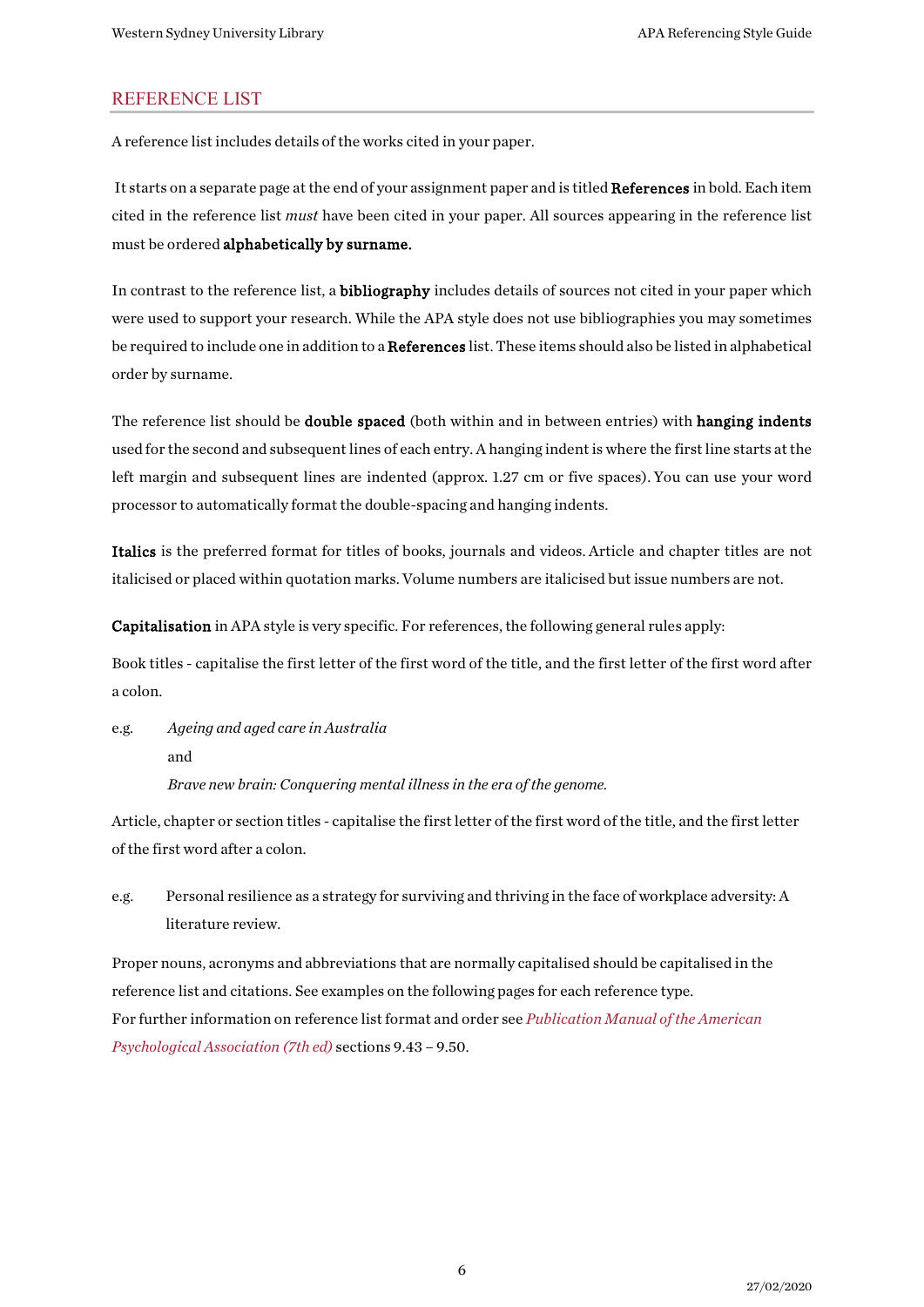#### *Example of a reference list:*

#### **References**

- Andreasen, N. C. (2001). *Brave new brain: Conquering mental illness in the era of the genome.* Oxford University Press.
- Atkin, M. (Host). (2008, November 13). Bermagui forest disputed turf [Audio podcast episode]. In *The hack half hour.* ABC[. http://www.abc.net.au/triplej/hack/notes/](http://www.abc.net.au/triplej/hack/notes/)

Copstead, L., & Banasik, J. (2005). *Pathophysiology* (3rd ed.). Saunders.

- Hall, B. (Writer), & Bender, J. (Director). (1991, October 15). Rules of the game (Season 1, Episode 3) [TV series episode]. In J. Falsey (Executive Producer), *I'll fly away*. Brand-Falsey Productions; Lorimar Television.
- Jackson, D., Firtko, A., & Edenborough, M. (2007). Personal resilience as a strategy for surviving and thriving in the face of workplace adversity: A literature review. *Journal of Advanced Nursing, 60*(1), 1-9. <https://doi.org/10.1111/j.1365-2648.2007.04412.x>
- Potente, S., Anderson, C., &Karim, M. (2011). Environmental sun protection and supportive policies and practices: An audit of outdoor recreational settings in NSW coastal towns. *Health Promotion Journal of Australia*, *22*(2)*,* 97-101.
- van Heugten, K. (2013). Resilience as an underexplored outcome of workplace bullying. *Qualitative Health Research*, *23*(3)*,* 291-301[. https://doi.org/10.1177/1049732312468251](https://doi.org/10.1177/1049732312468251)
- Wheeler, D. P., & Bragin, M. (2007). Bringing it all back home: Social work and the challenge of returning veterans. *Health and Social Work, 32*(4), 297-300.
- Woolley, T., & Raasch, B. (2005). Predictors of sunburn in North Queensland recreational boat users*. Health Promotion Journal of Australia*, *16*(1), 26-31.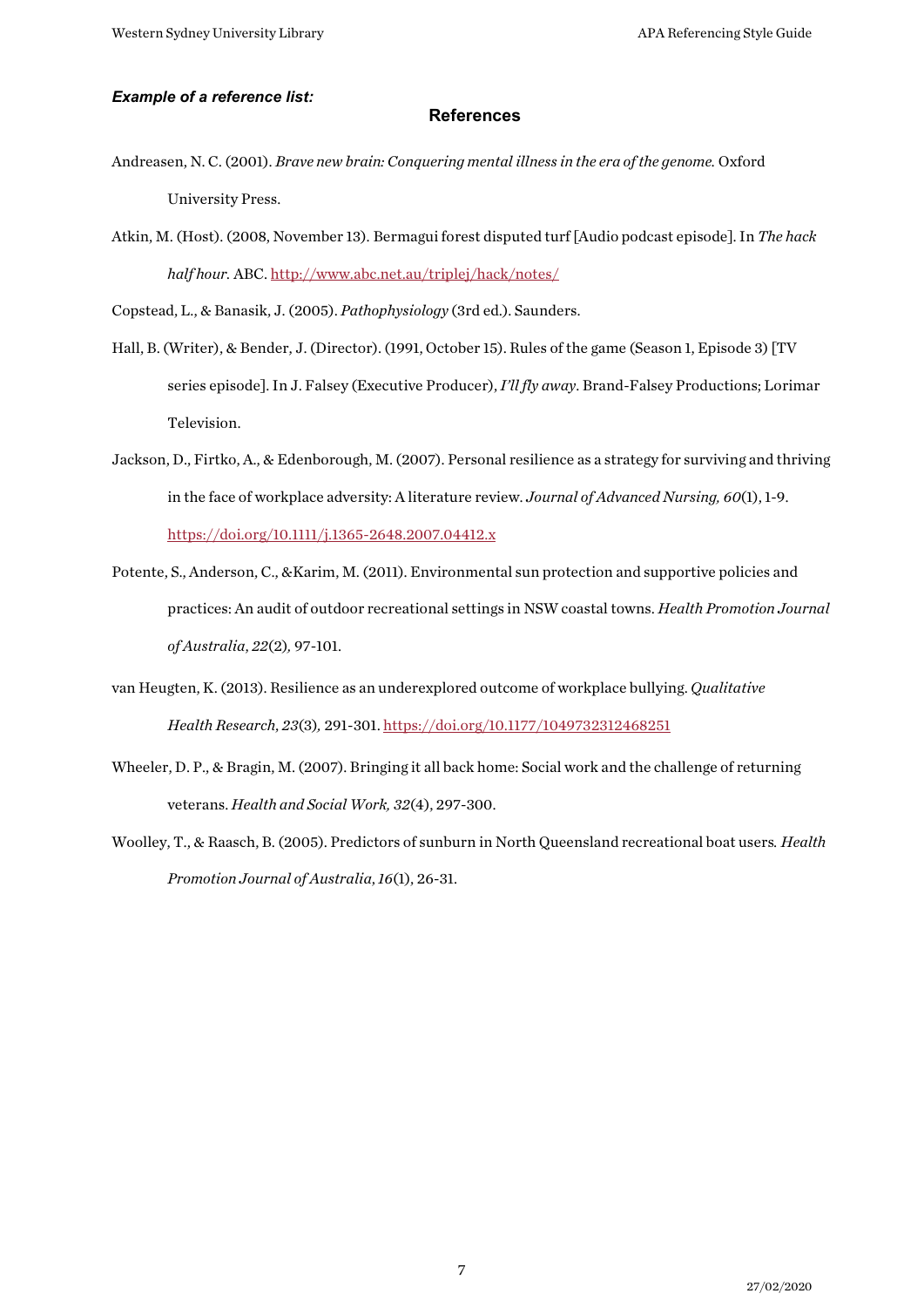#### <span id="page-7-0"></span>ONLINE AND PRINT REFERENCES

When referencing online and print resources it is necessary to provide details about the author, date, title and location. In APA 7 the location is described as th[e source element,](https://apastyle.apa.org/style-grammar-guidelines/references/elements-list-entry#source) where readers can retrieve the work, in a reference. For example, the source element for a journal article includes the journal title, volume and issue number, and for a book it is the publisher. A digital object identifier (DOI) must be included in the source element when one is available. A DOI is always presented as a URL with the prefix https://doi.org/ for both print and online works.

|           |         | Source Information              |                   |                       |
|-----------|---------|---------------------------------|-------------------|-----------------------|
|           |         |                                 | Publisher         | DOI                   |
| Author    | )ate    | Title of book                   | information       |                       |
|           |         | The realities of and futures of | Oxford University | https://doi.org/10.22 |
| Peetz, D. | (2019). | work.                           | Press.            | 459/RFW.2019          |

When a DOI is not available for a printed work leave it out.

#### <span id="page-7-1"></span>SHORTENING URLS

URL shortening services such a[s bitly](https://bitly.com/) or [shortDOI](http://shortdoi.org/) can be used to shorten URLs that take up excessive space in a reference list. Ensure that the shortened URL directs to the correct page.

## <span id="page-7-2"></span>REFERENCING SECONDARY SOURCES

The *Publication Manual [of the American Psychological Association \(7th](https://west-sydney-primo.hosted.exlibrisgroup.com/permalink/f/1vt0uuc/UWS-ALMA21261349530001571) ed)* advises that secondary sources should be used sparingly, such as when an original work is out of print. In these instances you may want to quote or paraphrase a source (A) that is referred to within another source (B). You should *not* cite source A as though you read the original work. You must cite source (A) through the secondary source (B) which you actually read.

For example, the book you are using is written by Smith who quotes another author called Jones. In your essay you wish to use Jones' idea. In-text you should acknowledge both the primary source (Jones) and secondary source (Smith). Include the publication date of the primary source if known:

Jones (1990, as cited in Smith, 2009) agreed that the experiment failed to confirm this hypothesis. or The experiment failed to confirm this hypothesis (Jones, 1990, as cited in Smith, 2009).

The publication date of the primary source is left out if it is not known:

Jacob's diary (as cited in Cohen, 2015) agreed . . .

or The letter succeeded in confirming this action (Jacob, as cited in Cohen, 2015).

Provide only the details of the secondary source in your reference list:

Smith, J. (2009). *Hypotheses.* Western Sydney University.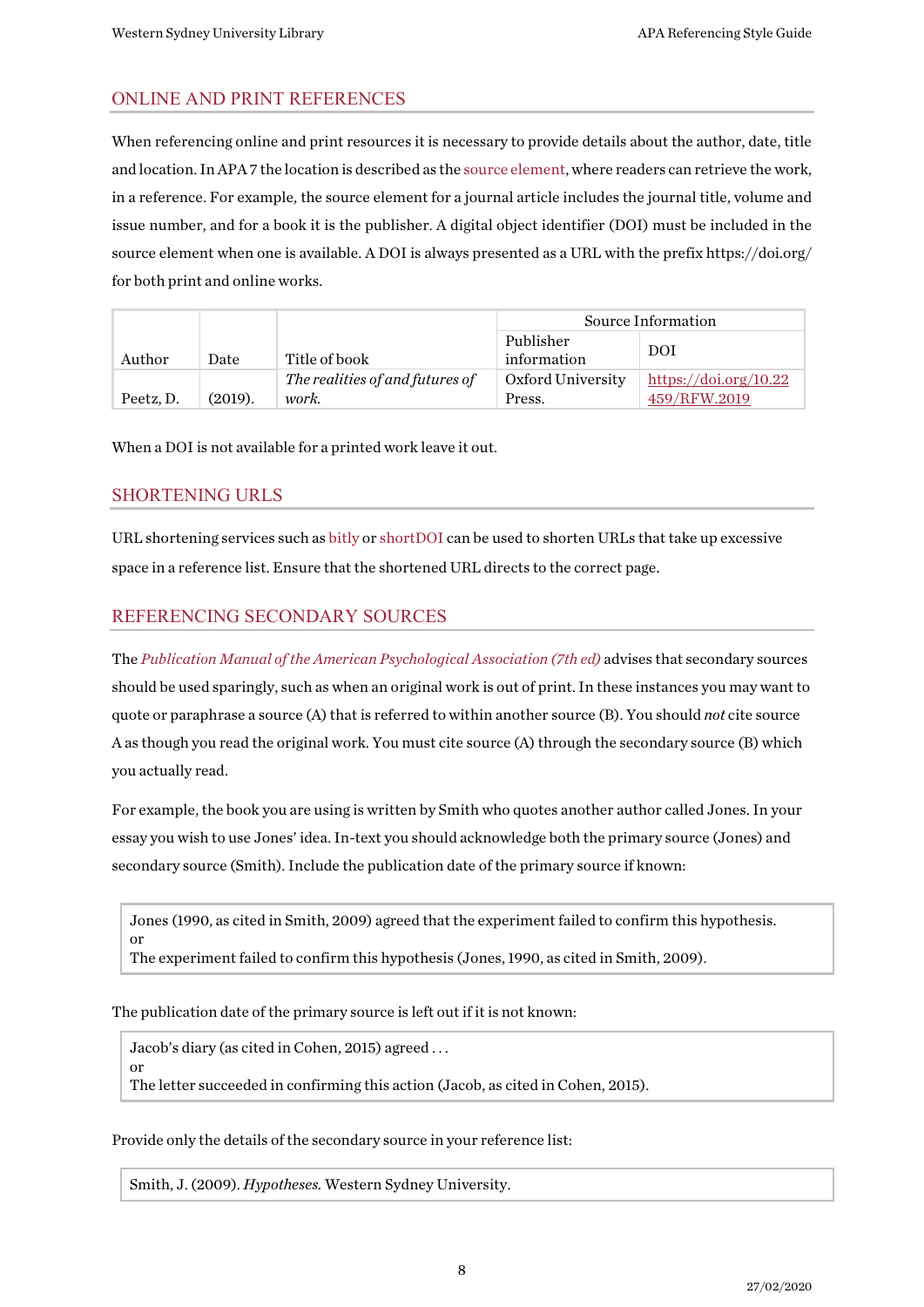## <span id="page-8-0"></span>DIFFERENT WORKS OF THE SAME AUTHOR NAME

If you have references for multiple works by the same author surname, each of the works with the same author surname is listed alphabetically in the reference list by the initials of the first author, irrespective of the names of the other authors or the years. In the text, citations are differentiated by including the first author's initials *even if the year of publication is different* e.g.

| Reference list   | Goldberg, J. M., & Neff, W. D. $(1961)$                                    |
|------------------|----------------------------------------------------------------------------|
|                  | Goldberg, M. E., & Wurtz, R. H. (1972)                                     |
| In-text citation | J. M. Goldberg and Neff (1961) and M. E. Goldberg and Wurtz (1972) studied |

For different works by exactly the same author(s), published in the same year, you should differentiate the works by including 'a', 'b' or 'c' etc. after the year when citing in-text and in the reference list e.g.

| Reference list   | Jones, C. (1999a). Assessing hypotheses. Western Sydney University.                                                   |  |  |
|------------------|-----------------------------------------------------------------------------------------------------------------------|--|--|
|                  | Jones, C. (1999b). Forming hypotheses. Western Sydney University.                                                     |  |  |
|                  | Jones, C. (2008). Developing hypotheses. Western Sydney University.                                                   |  |  |
|                  | Note: References of same author and same year are ordered alphabetically by title of the<br>book, article or chapter. |  |  |
| In-text citation | Jones $(1999a)$ stated                                                                                                |  |  |
|                  | Jones (1999b) stated                                                                                                  |  |  |
|                  | Jones (1999a, 1999b) stated                                                                                           |  |  |
|                  | Jones $(2008)$ stated                                                                                                 |  |  |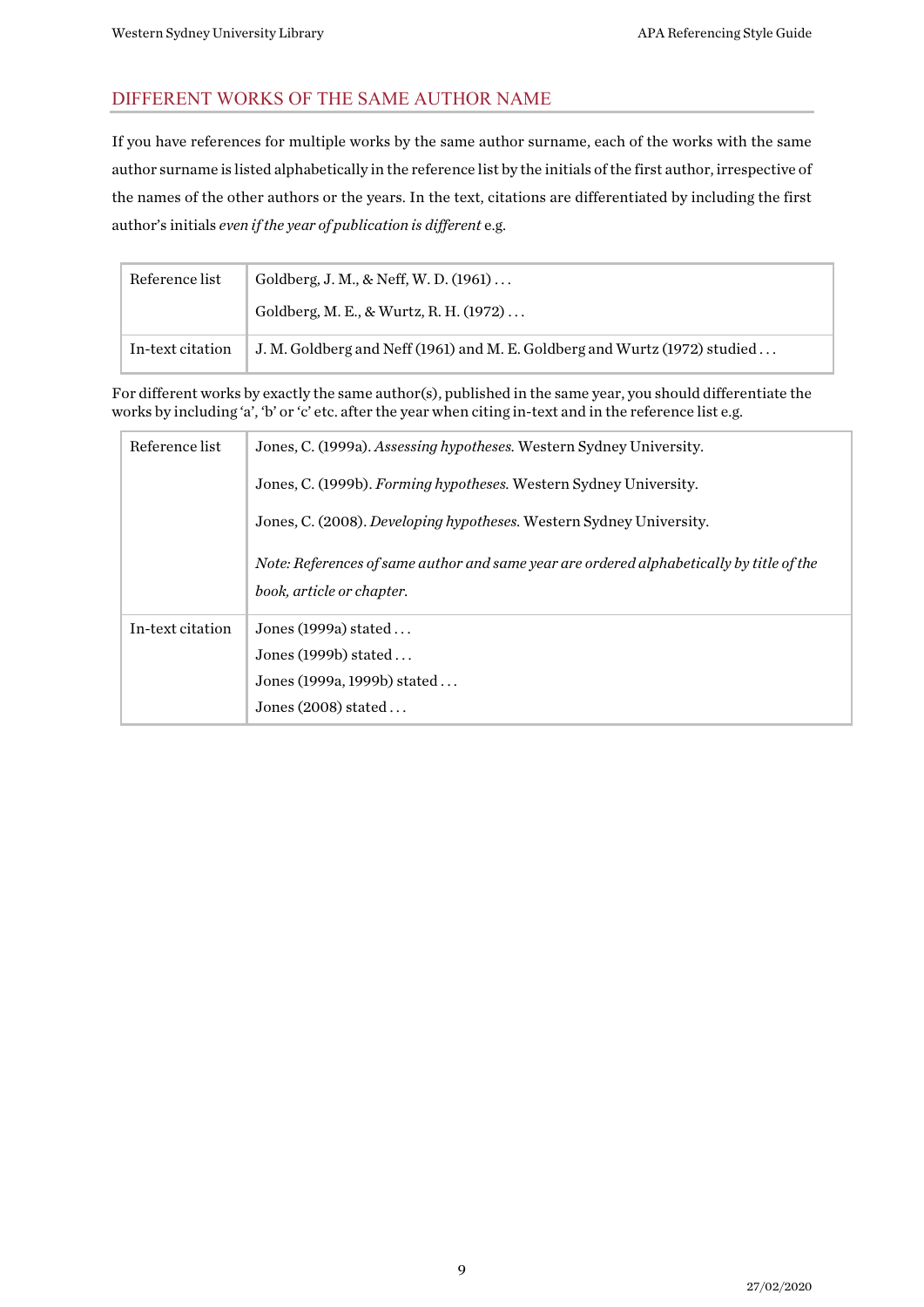#### <span id="page-9-0"></span>BOOKS AND BOOK CHAPTERS

#### <span id="page-9-1"></span>SINGLE AUTHOR

| Reference list   | Andreasen, N. C. (2001). Brave new brain: Conquering mental illness in the era of |
|------------------|-----------------------------------------------------------------------------------|
|                  | <i>the genome.</i> Oxford University Press.                                       |
| In-text citation | Andreasen (2001) stated that                                                      |
|                  | 0r                                                                                |
|                  | It is suggested that (Andreasen, 2001).                                           |

#### <span id="page-9-2"></span>TWO AUTHORS

| Reference list   | Copstead, L., & Banasik, J. (2005). Pathophysiology (3rd ed.). Saunders. |
|------------------|--------------------------------------------------------------------------|
| In-text citation | Copstead and Banasik (2005) stated that                                  |
|                  | or                                                                       |
|                  | It is suggested that (Copstead & Banasik, 2005).                         |

#### <span id="page-9-3"></span>THREE TO TWENTY AUTHORS

| Reference list   | Schneider, Z., Whitehead, D., & Elliott, D. (2007). Nursing and midwifery research:                                                          |
|------------------|----------------------------------------------------------------------------------------------------------------------------------------------|
|                  | Methods and appraisal for evidence-based practice (3rd ed.). Elsevier                                                                        |
|                  | Australia.                                                                                                                                   |
|                  | Note: Within each entry, author names should be listed in the order in which they<br>appear on the source or as displayed on the title page. |
| In-text citation | Note: Give the name of the <b>first</b> author and abbreviate the others to et al. ("and<br>others").                                        |
|                  | Schneider et al. (2007) showed that                                                                                                          |
|                  | <sub>or</sub>                                                                                                                                |
|                  | is demonstrated (Schneider et al., 2007).                                                                                                    |

## <span id="page-9-4"></span>TWENTY ONE OR MORE AUTHORS

| Reference list   | All authors should be given when there are up to 20 authors. If a source has 21 or<br>more authors, place three ellipsis points between the 19th and final author name to<br>indicate that some names have been omitted e.g. Jones, P., Adams, N. (2009). |
|------------------|-----------------------------------------------------------------------------------------------------------------------------------------------------------------------------------------------------------------------------------------------------------|
|                  | Quliyev, T., Gjoni, H., Gruber, I., Hofer, S., Fischer, I., Maes, S., López, N., Díaz, O.,                                                                                                                                                                |
|                  | Cruz, T., Mora, A., Wáng, R., Li, E., Yáng, A., Zhào, L., Zhōu, B., Mirza, O.,                                                                                                                                                                            |
|                  | Bonik, O., Aliyev, K., Biton, H.,  Ishii, F. (2020). Referencing styles that                                                                                                                                                                              |
|                  | <i>changed the world.</i> Libtty Press.                                                                                                                                                                                                                   |
| In-text citation | Note: Give the name of the <b>first</b> author and abbreviate the others to et al. ("and<br>others").                                                                                                                                                     |
|                  | Quliyev et al. $(2020)$ found                                                                                                                                                                                                                             |
|                  | or                                                                                                                                                                                                                                                        |
|                  | This has indicated (Quliyev et al., 2020).                                                                                                                                                                                                                |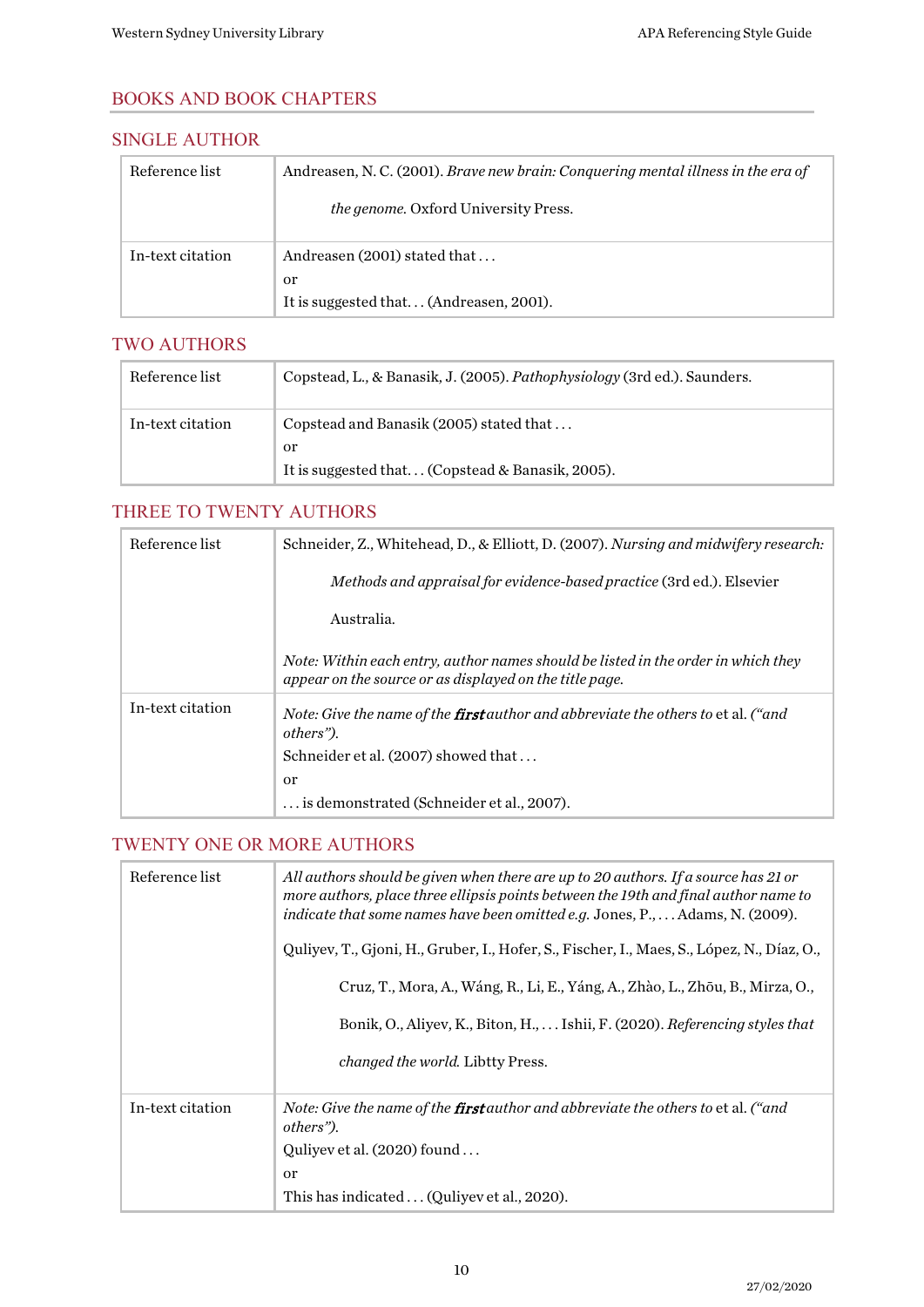## <span id="page-10-0"></span>GROUP AUTHOR

| Reference list   | Narungga Aboriginal Progress Association. (2006). Nharrangga warra: Narungga                                                                                                                        |
|------------------|-----------------------------------------------------------------------------------------------------------------------------------------------------------------------------------------------------|
|                  | dictionary.                                                                                                                                                                                         |
|                  |                                                                                                                                                                                                     |
|                  | Note: When the author is also the publishing body omit the publisher element after<br>the title.                                                                                                    |
| In-text citation | A group author with a long name can be abbreviated in text, if it is well known or<br>will be cited more than three times. Use the full name on the first occasion followed<br>by the abbreviation. |
|                  | First entry:                                                                                                                                                                                        |
|                  | Narungga Aboriginal Progress Association (NAPA, 2006) documents                                                                                                                                     |
|                  | <sub>or</sub>                                                                                                                                                                                       |
|                  | Information is (Narungga Aboriginal Progress Association [NAPA], 2006).                                                                                                                             |
|                  |                                                                                                                                                                                                     |
|                  | Second and subsequent entries:                                                                                                                                                                      |
|                  | $NAPA (2006)$ shows that                                                                                                                                                                            |
|                  | <sub>or</sub>                                                                                                                                                                                       |
|                  | A dictionary that  (NAPA, 2006)                                                                                                                                                                     |

#### <span id="page-10-1"></span>NO AUTHOR

| Reference list   | When a work has no identifiable author, move the title of the work to the author<br>position and follow with the date of publication.           |
|------------------|-------------------------------------------------------------------------------------------------------------------------------------------------|
|                  | HIV/AIDs resources: A nationwide directory (10th ed.). (2004). Guides for Living.                                                               |
|                  | Only use "Anonymous" in the author position if "Anonymous" is specifically stated<br>as the author on the publication itself.                   |
|                  | Anonymous. (2002). Maximum security: A hacker's guide to protecting your                                                                        |
|                  | <i>computer systems and network</i> (4thed.). Sams Publishing.                                                                                  |
| In-text citation | When citing or referring to a title in text, capitalise all major words. If the title is<br>long, it can be shortened for the in-text citation. |
|                  | HIV/AIDs Resources (2004) states that                                                                                                           |
|                  | <sub>or</sub>                                                                                                                                   |
|                  | This directory shows  (HIV/AIDs Resources, 2004).                                                                                               |
|                  | Computer and network security (Anonymous, 2002).                                                                                                |
|                  | Note: When giving a title in the text, capitalise all major words. If the title is long, it<br>can be shortened for the in-text citation.       |

## <span id="page-10-2"></span>EDITED BOOK

| Reference list   | Craven, I. (Ed.). (2001). Australian cinema in the 1990s. Frank Cass.                                                                                            |
|------------------|------------------------------------------------------------------------------------------------------------------------------------------------------------------|
|                  | Note: When there is more than one editor, add (Eds.) in brackets after the last<br>editor's name and follow the same formatting shown in the examples for books. |
| In-text citation | Craven (2001) discussed the successful                                                                                                                           |
|                  | 0r                                                                                                                                                               |
|                  | The film starred actors  (Craven, 2001).                                                                                                                         |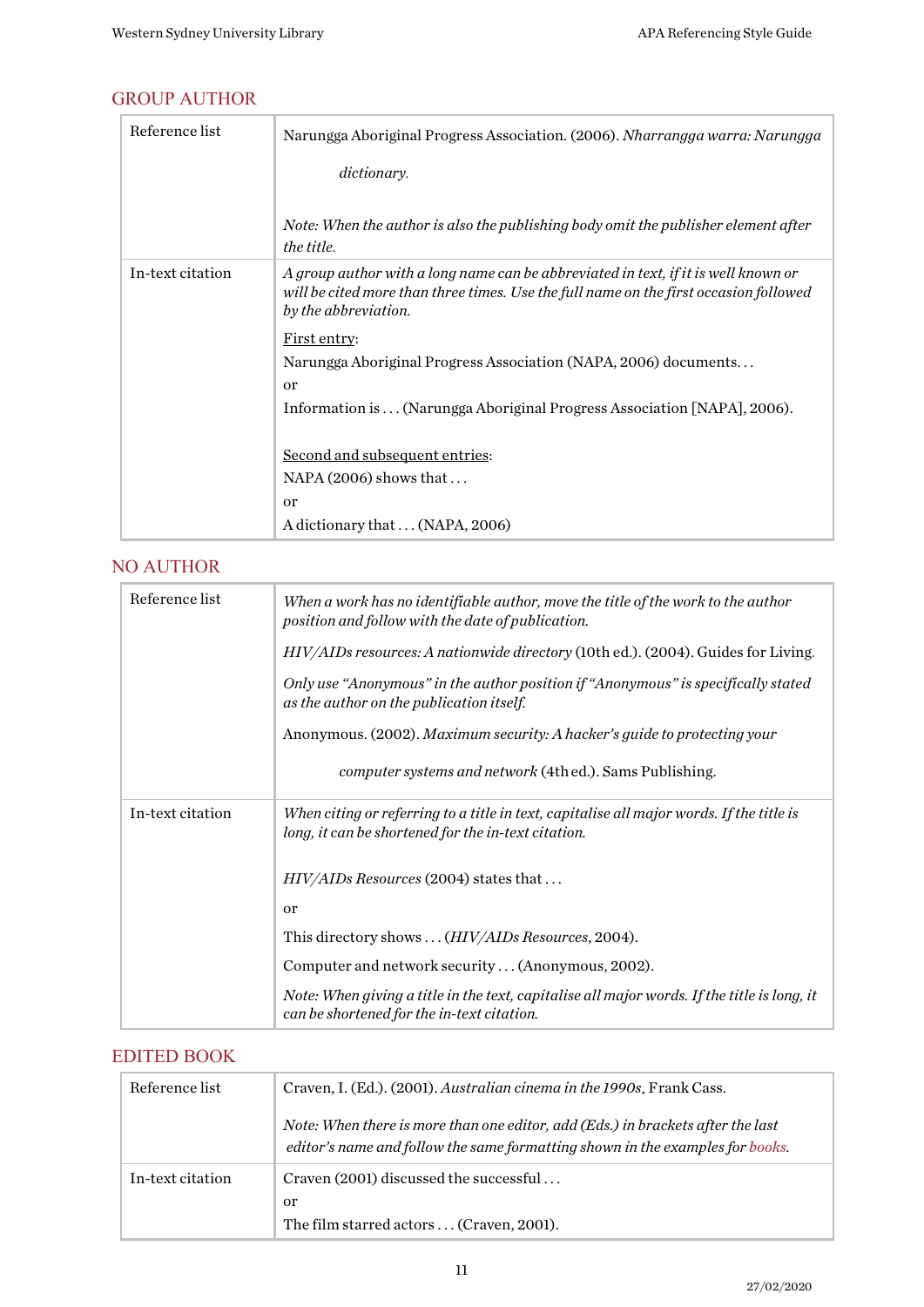## <span id="page-11-0"></span>CHAPTER, ARTICLE OR SECTION IN A BOOK

| Reference list   | For a section in an authored book, provide a reference entry for the whole book and |
|------------------|-------------------------------------------------------------------------------------|
|                  | add the chapter, article or section page numbers in the in-text citation.           |
|                  | Knowles, M. S. (1986). Using learning contracts. Jossey-Bass.                       |
| In-text citation | Knowles (1986, pp. 73-90) demonstrated that                                         |
|                  | <sub>or</sub>                                                                       |
|                  | This independent study showed  (Knowles, 1986, pp. 12-16).                          |

#### <span id="page-11-1"></span>CHAPTER OR ARTICLE IN AN EDITED BOOK

| Reference list   | Ferres, K. (2001). Idiot box: Television, urban myths and ethical scenarios. In I. |
|------------------|------------------------------------------------------------------------------------|
|                  | Craven (Ed.), Australian cinema in the 1990s (pp. 175-188). Frank Cass.            |
| In-text citation | Ferres (2001) discussed the television episode                                     |
|                  | or                                                                                 |
|                  | The television episode  (Ferres, 2001).                                            |

#### <span id="page-11-2"></span>E-BOOK AVAILABLE VIA LIBRARY DATABASE

| Reference list   | Most library databases are academic research databases which means that the same<br>book may be available across different databases. Therefore, APA 7 does not require<br>database information in an e-book reference. Examples of academic research<br>databases for ebooks are: Ebook Central, ClinicalKey, EBSCO ebooks Collection,<br>ProQuest Central or Books@Ovid.<br>When a DOI  is available add it to the end of the reference as a URL. Start the URL<br>with https://doi.org/<br>Hirotsu, H. (2017). Advanced analysis of variance. John Wiley & Sons.<br>https://doi.org/10.1002/9781119303374<br>When there is no DOI, cite the book in the same format as a printed work.<br>Storey, K. B. (2004). Functional metabolism: Regulation and adaptation. John<br>Wiley & Sons. |
|------------------|--------------------------------------------------------------------------------------------------------------------------------------------------------------------------------------------------------------------------------------------------------------------------------------------------------------------------------------------------------------------------------------------------------------------------------------------------------------------------------------------------------------------------------------------------------------------------------------------------------------------------------------------------------------------------------------------------------------------------------------------------------------------------------------------|
|                  |                                                                                                                                                                                                                                                                                                                                                                                                                                                                                                                                                                                                                                                                                                                                                                                            |
| In-text citation | Storey (2004) stated that                                                                                                                                                                                                                                                                                                                                                                                                                                                                                                                                                                                                                                                                                                                                                                  |
|                  | <sub>or</sub>                                                                                                                                                                                                                                                                                                                                                                                                                                                                                                                                                                                                                                                                                                                                                                              |
|                  | Functional metabolism is  (Storey, 2004).                                                                                                                                                                                                                                                                                                                                                                                                                                                                                                                                                                                                                                                                                                                                                  |

#### <span id="page-11-3"></span>E-BOOK AVAILABLE VIA THE INTERNET (E.G. KINDLE BOOK) WITH NO DOI

| Reference list   | Barley, E. (2016). Health psychology in nursing practice. SAGE Publications.                                                                                       |
|------------------|--------------------------------------------------------------------------------------------------------------------------------------------------------------------|
|                  | https://amzn.to/20BXtxF                                                                                                                                            |
|                  | Note: In this example the publisher name is in capital letters because it follows the<br>same format that is displayed on the work and the URL has been shortened. |
| In-text citation | Barley (2016) stated that                                                                                                                                          |
|                  | or                                                                                                                                                                 |
|                  | Functional metabolism is  (Barley, 2016).                                                                                                                          |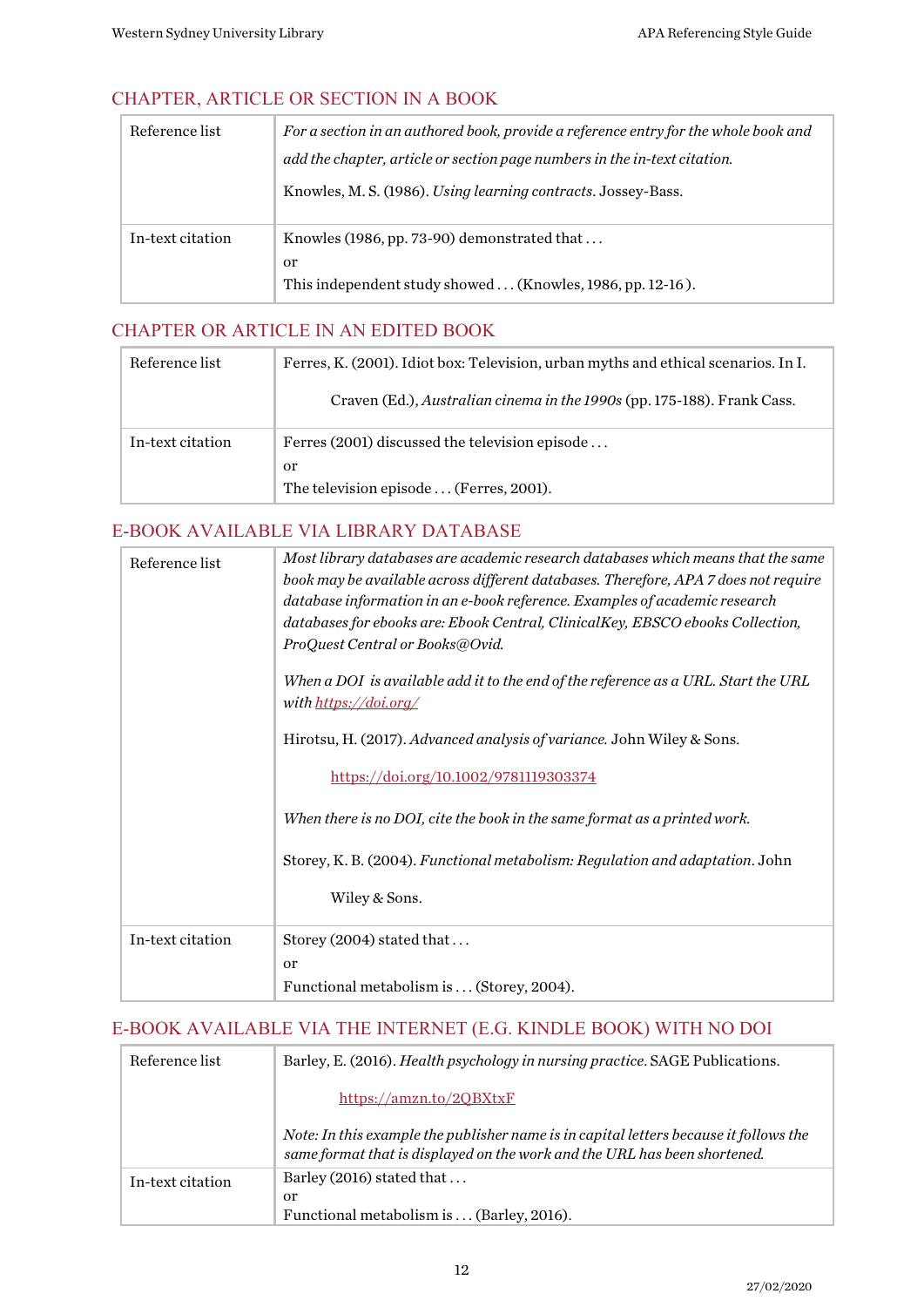#### <span id="page-12-0"></span>JOURNAL ARTICLES, NEWSPAPER ARTICLES AND CONFERENCE PAPERS

The format for more than one author is the same for all sources including journal articles, therefore, refer to th[e examples for books](#page-9-0) in this guide.

#### <span id="page-12-1"></span>JOURNAL ARTICLE (PRINT VERSION)

| Reference list   | Woolley, T., & Raasch, B. (2005). Predictors of sunburn in north Queensland                                                                        |
|------------------|----------------------------------------------------------------------------------------------------------------------------------------------------|
|                  | recreational boat users. <i>Health Promotion Journal of Australia</i> , 16(1), 26-                                                                 |
|                  | 31.                                                                                                                                                |
|                  | Note: If a DOI is available for a printed article include it at the end of the reference<br>as a URL e.g. https://doi.org/10.1177/1049732312468251 |
| In-text citation | Woolley and Raasch (2005) stated that the                                                                                                          |
|                  | <sub>or</sub>                                                                                                                                      |
|                  | Sunscreen is the most popular form of sun protection (Woolley & Raasch, 2005).                                                                     |

#### <span id="page-12-2"></span>JOURNAL ARTICLE (FROM LIBRARY DATABASE)

| Most library databases are academic research databases. Works from these types of<br>databases are usually available across multiple platforms, so a database name or<br>database URL is considered irrelevant as location information in a reference.<br>Examples of academic research databases are: Proquest, EBSCOhost, CINAHL,<br>JSTOR, MEDLINE, Ebook Central, Science Direct, Scopus or Academic Search<br>Complete.<br>When a DOI is available add it to the end of the reference as a URL. Start the URL<br>with https://doi.org/<br>van Heugten, K. (2013). Resilience as an underexplored outcome of workplace<br>bullying. Qualitative Health Research, 23(3), 291-301.<br>https://doi.org/10.1177/1049732312468251<br>When there is no DOI, cite the work in the same manner as a journal article in a<br>printed format.<br>Butler, K., & Gardiner, R. (2019). Daylesford longhouse: Partners Hill.<br>Architecture Australia, 108(4), 68-74. |
|--------------------------------------------------------------------------------------------------------------------------------------------------------------------------------------------------------------------------------------------------------------------------------------------------------------------------------------------------------------------------------------------------------------------------------------------------------------------------------------------------------------------------------------------------------------------------------------------------------------------------------------------------------------------------------------------------------------------------------------------------------------------------------------------------------------------------------------------------------------------------------------------------------------------------------------------------------------|
| Butler and Gardiner (2019) state that<br>van Heugten (2013) stated that<br>or<br>The design is simple and pragmatic (Butler & Gardiner, 2019).<br>Personal resilience is one factor that  (van Heugten, 2013).                                                                                                                                                                                                                                                                                                                                                                                                                                                                                                                                                                                                                                                                                                                                               |
|                                                                                                                                                                                                                                                                                                                                                                                                                                                                                                                                                                                                                                                                                                                                                                                                                                                                                                                                                              |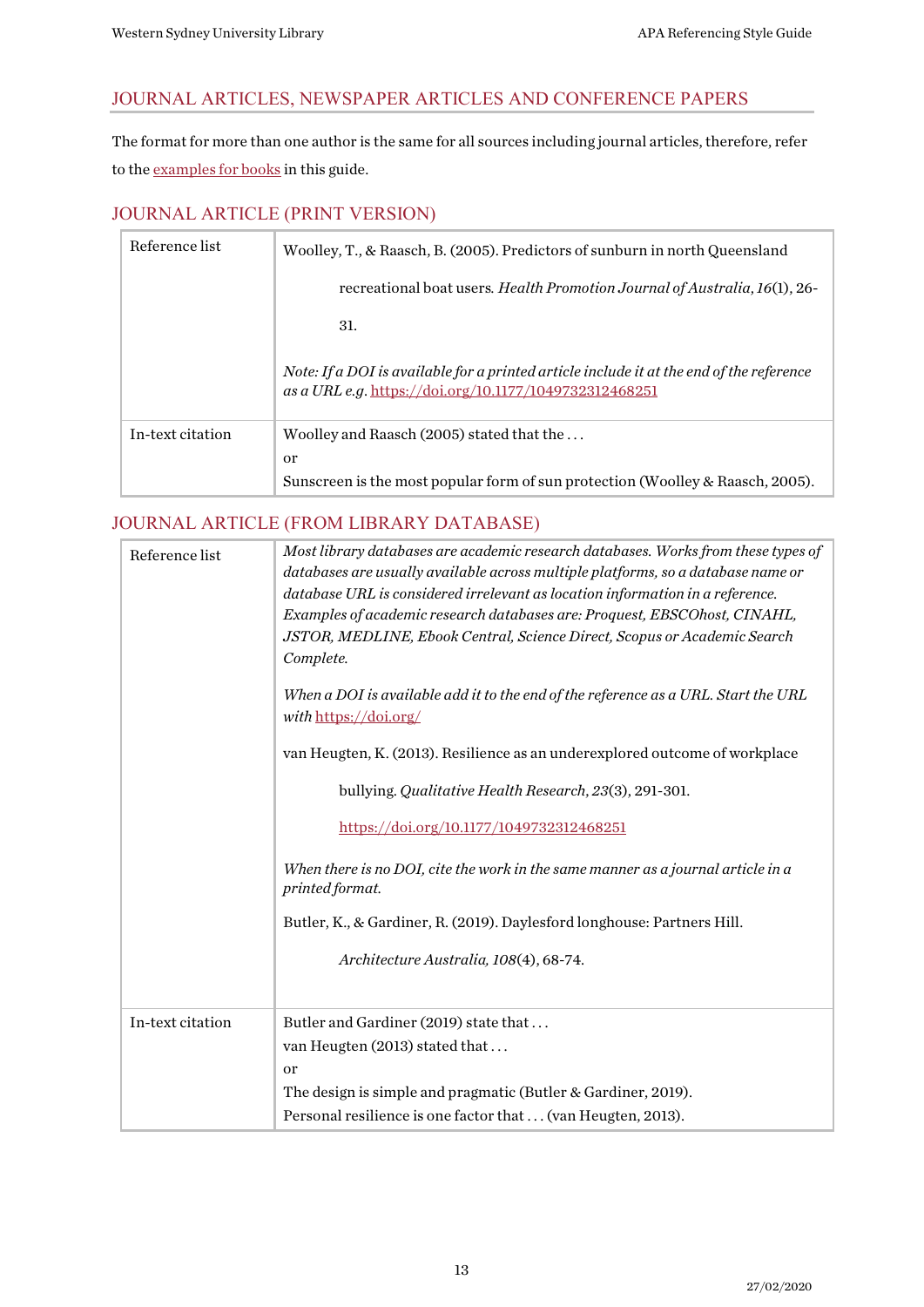## <span id="page-13-0"></span>MAGAZINE ARTICLE (FROM THE INTERNET)

| Reference list   | Mehta, A. (2019, May). Beyond recycling: Putting the brakes on fast fashion.                                                                                                                                                                                                                                |
|------------------|-------------------------------------------------------------------------------------------------------------------------------------------------------------------------------------------------------------------------------------------------------------------------------------------------------------|
|                  | <b>Ethical Corporation.</b>                                                                                                                                                                                                                                                                                 |
|                  | https://events.ethicalcorp.com/reports/docs/548965/EC-Magazine-                                                                                                                                                                                                                                             |
|                  | <u>May-2019.pdf</u>                                                                                                                                                                                                                                                                                         |
|                  | Note: When a magazine or journal does not have volume or issue numbers the<br>publication date e.g. (2019, May) becomes the issue information used to locate the<br>article.<br>Replace the URL with a DOI, if one is available, at the end of the reference. Add<br>https://doi.org/before the DOI number. |
| In-text citation | Mehta (2019) stated that fashion trends                                                                                                                                                                                                                                                                     |
|                  | <sub>or</sub><br>these new attitudes may help control fashion consumption (Mehta, 2019).                                                                                                                                                                                                                    |

## <span id="page-13-1"></span>ARCHIVED JOURNAL ARTICLE (FROM LIBRARY DATABASE)

| Reference list   | When an archived work is only available from one database, include the name of the<br>database e.g. JSTOR. Provide the URL of the database homepage when there is no |
|------------------|----------------------------------------------------------------------------------------------------------------------------------------------------------------------|
|                  | DOI.                                                                                                                                                                 |
|                  | Bunkers, E., & Cochrane, W. (1957). On the income elasticity of food services. The                                                                                   |
|                  | <i>Review of Economics and Statistics, 39(2), 211-217. JSTOR. https://</i>                                                                                           |
|                  | doi.org/10.2307/1928539                                                                                                                                              |
|                  | Burk, M. (1951). Changes in the demand for food from 1941 to 1950. Journal of                                                                                        |
|                  | Farm Economics, 33(3), 281-298. JSTOR. https://www.jstor.org/                                                                                                        |
| In-text citation | Bunkers and Cochrane (1957) showed that in the long term demand for food                                                                                             |
|                  | Burk (1951) had revealed that                                                                                                                                        |
|                  | <sub>or</sub>                                                                                                                                                        |
|                  | Demand had increased as a result  (Bunkers & Cochrane, 1957).                                                                                                        |
|                  | The demand for food  (Burk, 1951).                                                                                                                                   |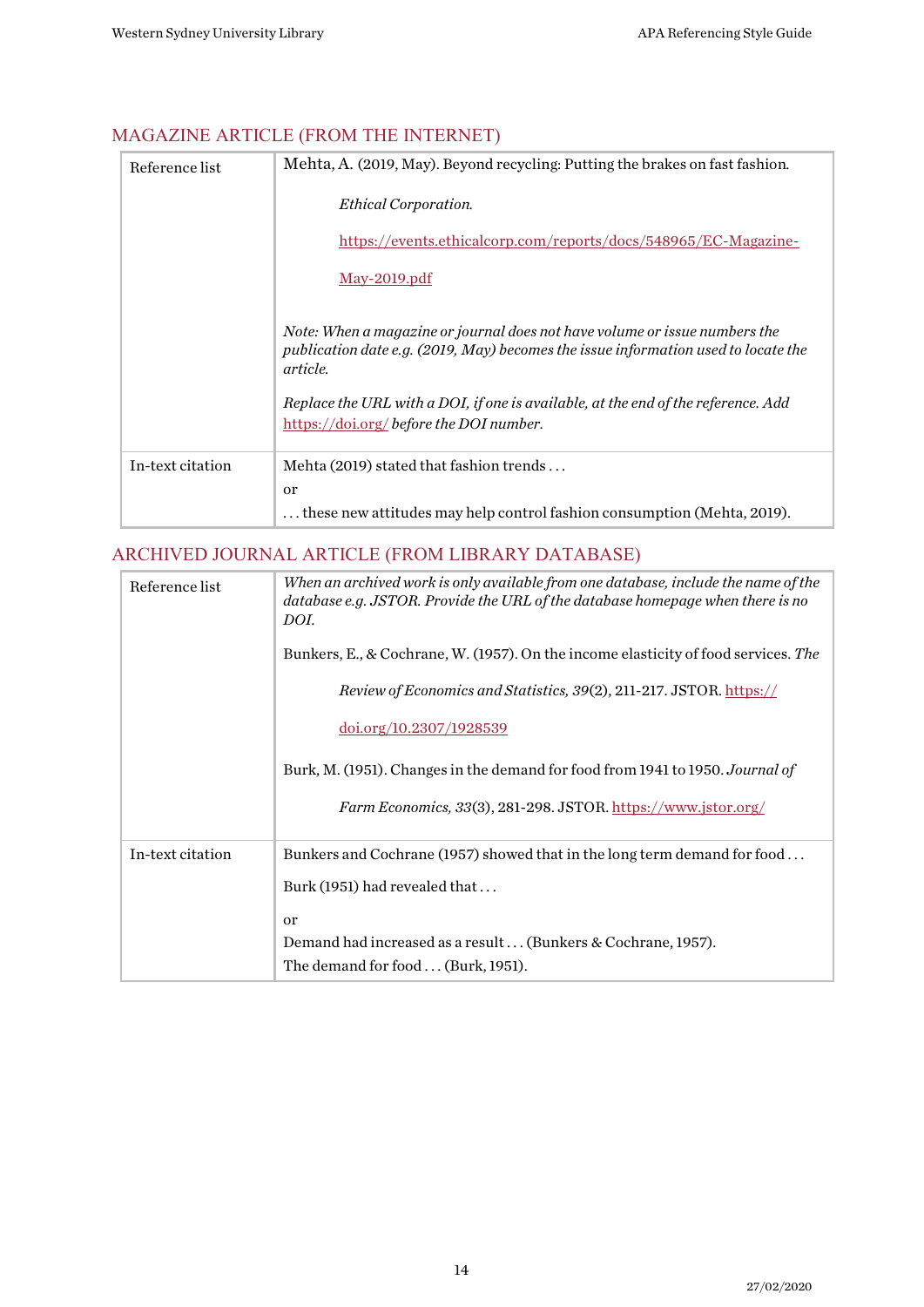#### <span id="page-14-0"></span>ARCHIVED NON-ENGLISH JOURNAL ARTICLE TRANSLATED INTO ENGLISH (FROM A DATABASE)

| Reference list   | When an archived work is only available from one database, include the name of the<br>database e.g. JSTOR. |
|------------------|------------------------------------------------------------------------------------------------------------|
|                  | von der Luhe, I. (1982). I without guarantees: Ingeborg Bachmann's Frankfurt                               |
|                  | lectures on poetics (M. T. Kraus, Trans.). New German Critique, 8(27), 31-                                 |
|                  | 56. JSTOR. https://doi.org/10.2307/487983                                                                  |
|                  | Note: When there is no DOI, provide the URL of the database homepage.                                      |
| In-text citation | von der Luhe (1982) concludes that both states are essential.                                              |
|                  | <sub>or</sub>                                                                                              |
|                  | that both states are essential (von der Luhe, 1982).                                                       |

## <span id="page-14-1"></span>NEWSPAPER ARTICLE (VIA PRINT OR LIBRARY DATABASE)

| Reference list   | In most cases, a URL/database name is not required. The reference will appear the<br>same as for print. |
|------------------|---------------------------------------------------------------------------------------------------------|
|                  | Berkovic, N. (2009, March 31). Handouts may not be sent: Tax office seeks quick                         |
|                  | resolution of High Court challenge. The Australian, p. 5.                                               |
| In-text citation | Berkovic (2009) explained that handouts                                                                 |
|                  | or                                                                                                      |
|                  | It was suggested that handouts may not be sent (Berkovic, 2009).                                        |

#### <span id="page-14-2"></span>NEWSPAPER ARTICLE (FROM THE INTERNET)

| Reference list   | Griffis, D. (2019, November 21). In traditional language, there is no word for |
|------------------|--------------------------------------------------------------------------------|
|                  | disability. The Guardian.                                                      |
|                  | https://www.theguardian.com/commentisfree/2019/nov/21/in-                      |
|                  | <u>traditional-language-there-is-no-word-for-disability</u>                    |
|                  | See also Webpage on a news website.                                            |
| In-text citation | Griffis (2019) explained that                                                  |
|                  | <sub>or</sub>                                                                  |
|                  | It was suggested that meeting the needs of First Peoples  (Griffis, 2019).     |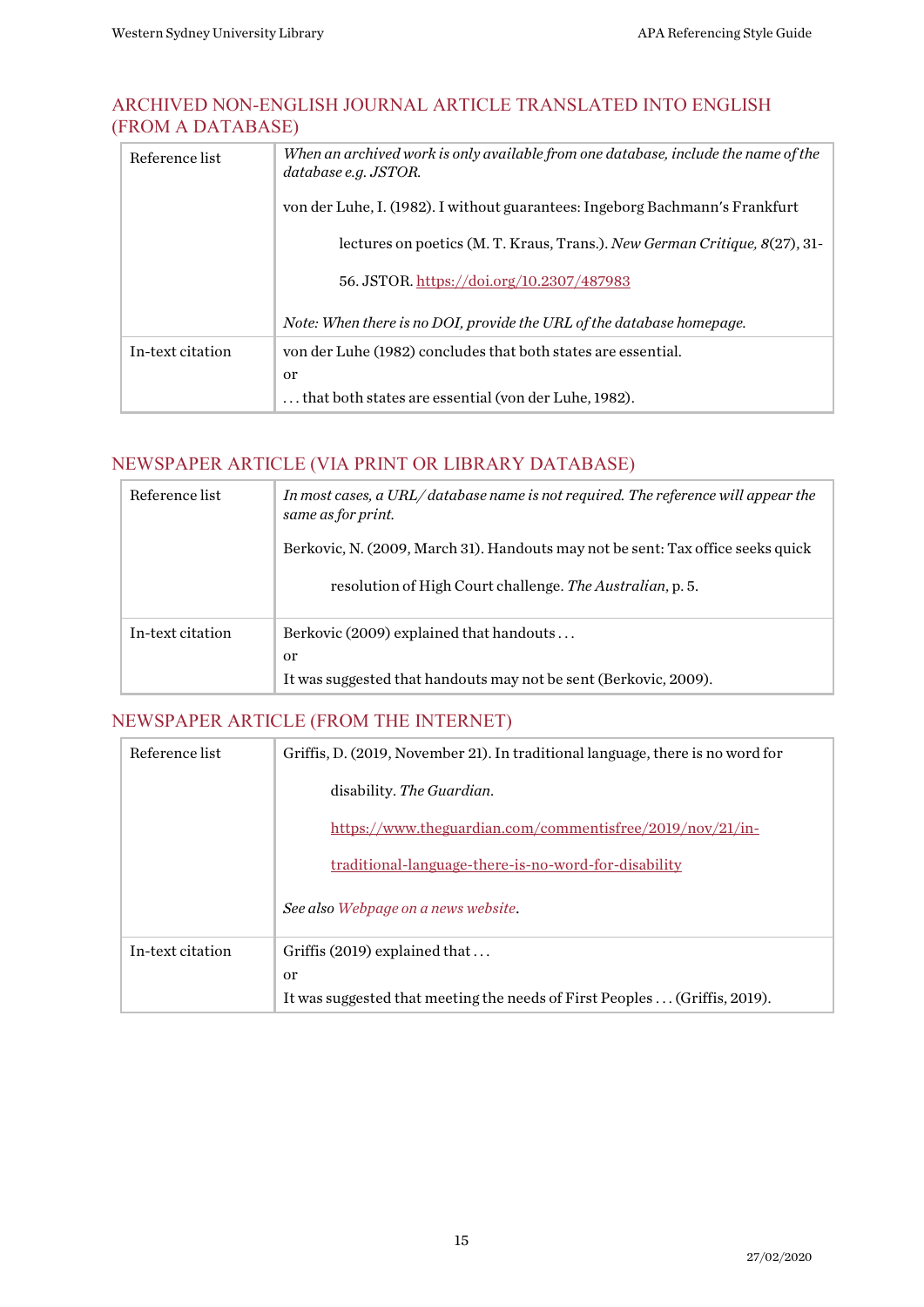## <span id="page-15-0"></span>ARCHIVED NEWSPAPER ARTICLE (FROM LIBRARY DATABASE)

| Reference list   | When access to an archived work is restricted to one database, include the name of<br>the database e.g. Sydney Morning Herald Archives. |
|------------------|-----------------------------------------------------------------------------------------------------------------------------------------|
|                  | Provide the URL of the database homepage when there is no DOI.                                                                          |
|                  | Wentworth, W. C. (1984, January 24). Why we need a permanent base on the                                                                |
|                  | moon. The Sydney Morning Herald, p. 11. Sydney Morning Herald Archives.                                                                 |
|                  | http://archives.smh.com.au/index.php                                                                                                    |
|                  | Note: When there is no DOI, provide the URL of the database homepage.                                                                   |
| In-text citation | Wentworth (1984) stated that                                                                                                            |
|                  | <sub>or</sub>                                                                                                                           |
|                  | the engineered apple (Wentworth, 1984).                                                                                                 |

#### <span id="page-15-1"></span>PROCEEDINGS OF MEETINGS AND SYMPOSIUMS, CONFERENCE PAPERS

| Reference list   | Symposium contribution:                                                                                                                                                                                                                                                |
|------------------|------------------------------------------------------------------------------------------------------------------------------------------------------------------------------------------------------------------------------------------------------------------------|
|                  | Muelbauer, J. (2007, August 30-September 1). Housing, credit, and consumer                                                                                                                                                                                             |
|                  | expenditure. In S. C. Ludvigson (Chair), Housing, Housing Finance, and                                                                                                                                                                                                 |
|                  | Monetary Policy [Symposium]. Economic Symposium Conference, Jackson                                                                                                                                                                                                    |
|                  | Hole, WY, United States. https://bit.ly/204i6AY                                                                                                                                                                                                                        |
|                  | Conference session:                                                                                                                                                                                                                                                    |
|                  | Fulljames, T. (2009, July 9-10). A career in tertiary management – $\alpha$                                                                                                                                                                                            |
|                  | transformative experience! [Paper presentation]. ATEM Aotearoa                                                                                                                                                                                                         |
|                  | Conference, Christchurch, New Zealand. https://bit.ly/2Gbd0hG                                                                                                                                                                                                          |
|                  | Note: Conference proceedings published in a journal or book follow the same format<br>as a journal article, edited book or edited book chapter. See pages 332-33 of the<br>Publication Manual of the American Psychological Association (7th ed) for more<br>examples. |
| In-text citation | Muelbauer (2007) stated that                                                                                                                                                                                                                                           |
|                  | <sub>or</sub>                                                                                                                                                                                                                                                          |
|                  | It has been found that  (Muelbauer, 2007).                                                                                                                                                                                                                             |

#### <span id="page-15-2"></span>SYSTEMATIC REVIEWS

| Reference list   | Osborn, D. A., & Sinn, J. K. H. (2006). Soy formula for prevention of allergy and |
|------------------|-----------------------------------------------------------------------------------|
|                  | food intolerance in infants. Cochrane Database of Systematic Reviews.             |
|                  | https://doi.org/10.1002/14651858.CD003741.pub4                                    |
| In-text citation | Osborn and Sinn (2006) stated that                                                |
|                  | or                                                                                |
|                  | It has been found that  (Osborn & Sinn, 2006)                                     |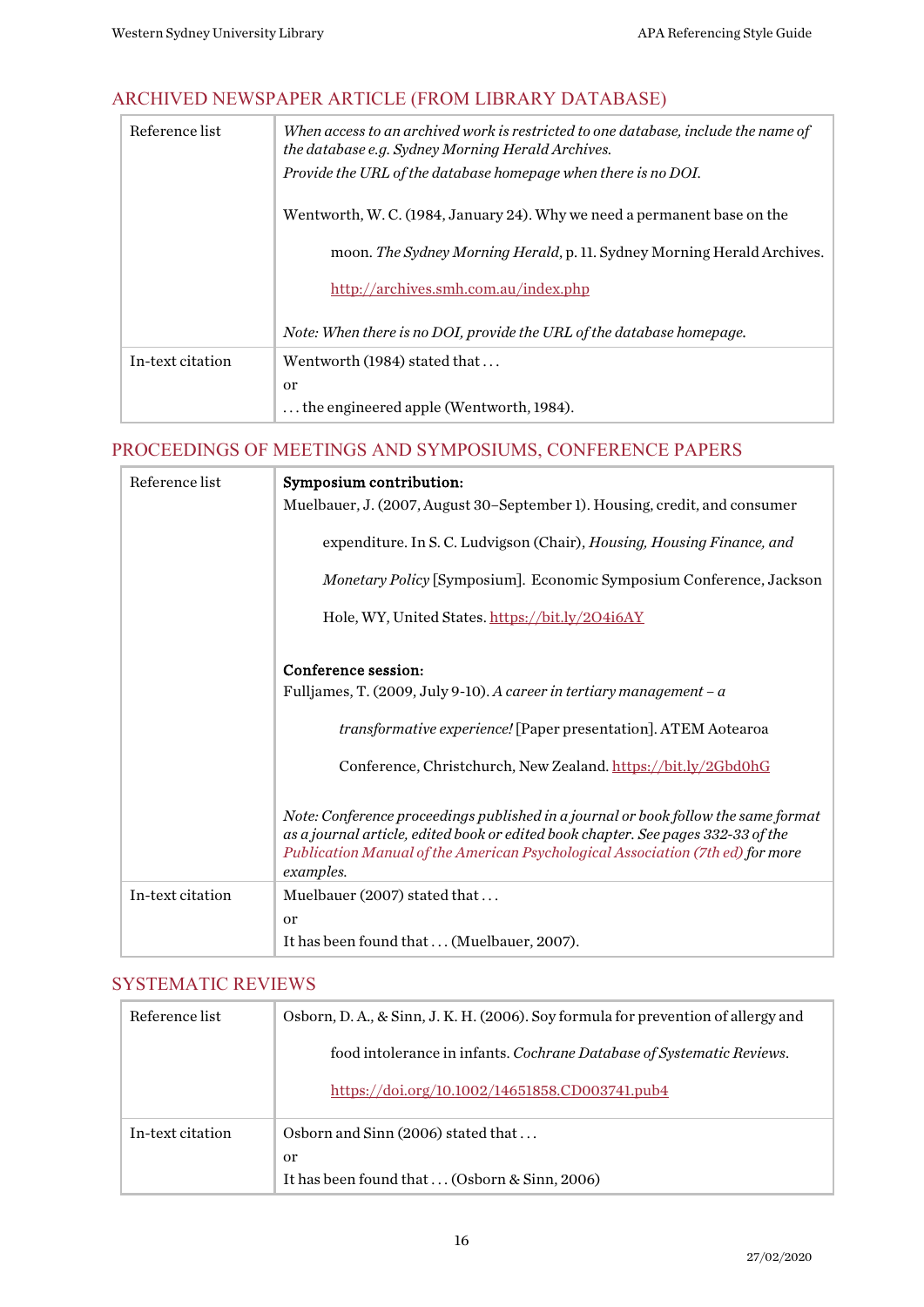## <span id="page-16-0"></span>OTHER MATERIALS

## <span id="page-16-1"></span>AUDIO RECORDING

Use descriptors such as [Song], [Album]. For online audio se[e Podcast Episode](#page-19-2) example.

| Reference list   | For a classical work, provide the composer as author and the individual or group<br>who recorded the work in square brackets after the title. |
|------------------|-----------------------------------------------------------------------------------------------------------------------------------------------|
|                  | Beethoven, L. van. (2020) Grosse fuge in B-flat major, op. 133. [Song recorded by                                                             |
|                  | Fine Arts Quartet]. On Beethoven: Fuges and rarities for string quartet.                                                                      |
|                  | Naxos. (Original work published 1827)                                                                                                         |
|                  | For all other recordings, provide the name of the recording artist or group as the<br><i>author.</i>                                          |
|                  | Handel, A., & Seiler, G. L. (2006). Adoration [Song]. On Ghosts and angels. Feral                                                             |
|                  | Media.                                                                                                                                        |
|                  | If a song has no associated album, add the name of the label after the descriptor<br>$[Song]$ .                                               |
|                  | Tame Impala. (2019). Patience. [Song]. Modular Recordings.                                                                                    |
|                  | To cite a whole album of recordings, use the word "Album" in square brackets after<br>the title followed by a period.                         |
|                  | Jackson, J. (1979). Look Sharp [Album]. A&M Records.                                                                                          |
|                  | Note: If the song or album is only available online, a URL can be added to the end of<br>the reference.                                       |
|                  | For further examples see Publication Manual of the American Psychological<br>Association (7th ed) section 10.13.                              |
| In-text citation | Handel and Seiler's (2006) track entitled "Adoration" combines                                                                                |
|                  | or<br>Classical and electronic styles have been combined (Handel & Seiler, 2006).                                                             |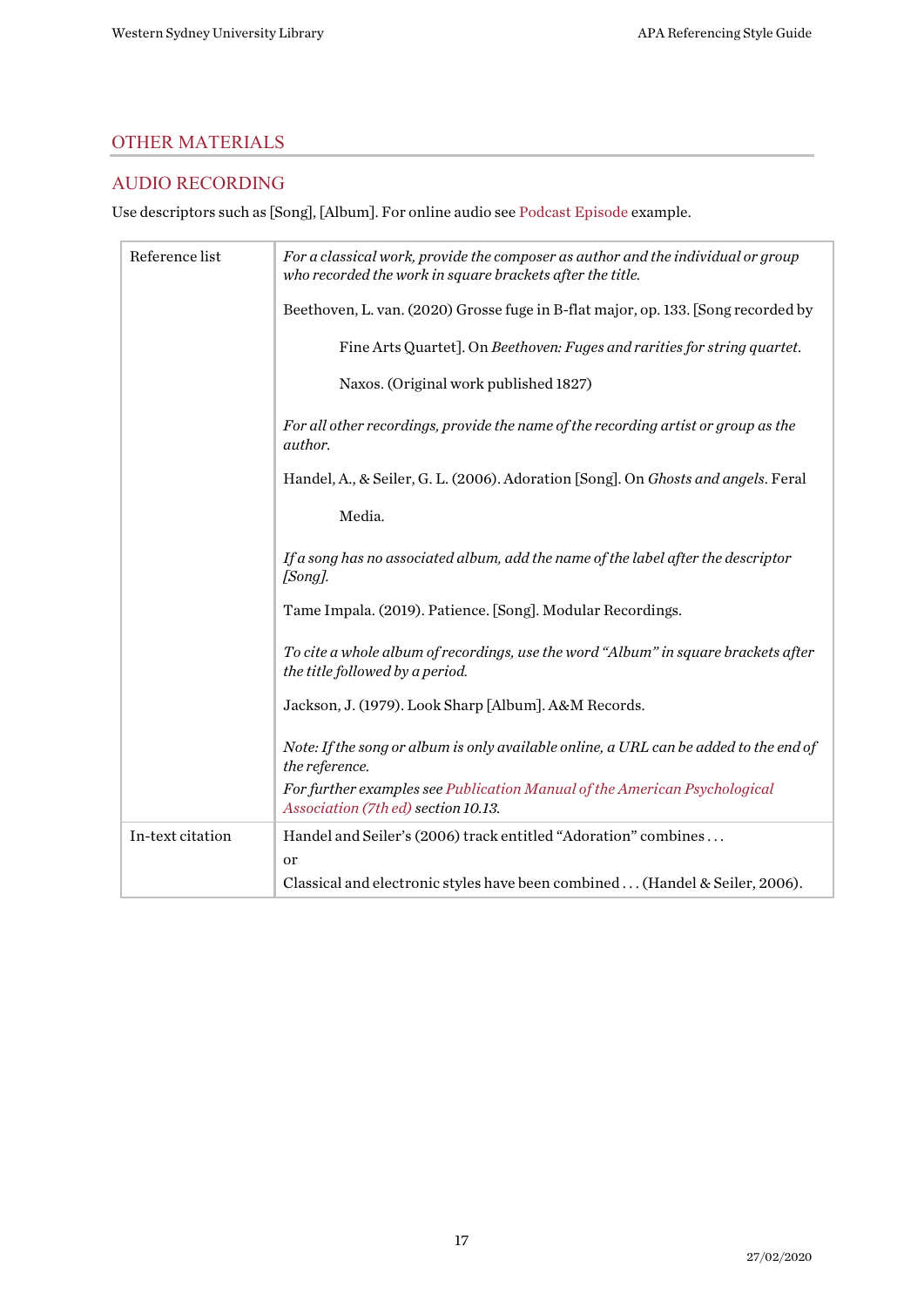## <span id="page-17-0"></span>AUSTRALIAN BUREAU OF STATISTICS

| Reference list   | Australian Bureau of Statistics. (2000, November). Use of the internet by     |
|------------------|-------------------------------------------------------------------------------|
|                  | householders, Australia (no. 8147.0).                                         |
|                  | https://www.abs.gov.au/ausstats/abs@.nsf/productsbytopic/AE8E67619            |
|                  | 446DB22CA2568A9001393F8?OpenDocument                                          |
|                  | Note: When the author is also the publishing body omit the publisher element. |
| In-text citation | The Australian Bureau of Statistics (2000) found that                         |
|                  | or                                                                            |
|                  | was shown in the census information (Australian Bureau of Statistics, 2000).  |

## <span id="page-17-1"></span>BROCHURE

| Reference list   | Western Sydney University. (2016). Transport access guide: Penrith Campus |
|------------------|---------------------------------------------------------------------------|
|                  | [Brochure].                                                               |
| In-text citation | Buses run on a schedule  (Western Sydney University, 2016).               |
|                  | or                                                                        |
|                  | The Western Sydney University transport brochure (2016) shows that        |

## <span id="page-17-2"></span>REPORT (ONLINE)

| Reference list   | Government report with group author:                                                                                                                                                            |
|------------------|-------------------------------------------------------------------------------------------------------------------------------------------------------------------------------------------------|
|                  | Department of Health and Ageing. (2008). Ageing and aged care in Australia                                                                                                                      |
|                  | (Publication No. P3-4147).                                                                                                                                                                      |
|                  | http://www.health.gov.au/internet/main/publishing.nsf/Content/BFE46                                                                                                                             |
|                  | F21A3241ECBCA2574BE001A6E06/\$File/Ageing_and_Aged_Care.pdf                                                                                                                                     |
|                  | When the author is also the publishing body omit the publisher element.                                                                                                                         |
|                  | Non-government report with individual authors:                                                                                                                                                  |
|                  | Este, J., Warren, C., Connor, L., Brown, M., Pollard, R., & O'Connor, T. (2008).                                                                                                                |
|                  | Life in the clickstream: The future of journalism. Media Entertainment and                                                                                                                      |
|                  | Arts Alliance. http://www.alliance.org.au/documents/foj_report_final.pdf                                                                                                                        |
|                  | Note: Reports in APA 7 belong to the grey literature reference category. For more<br>examples see section 10.4 in the Publication Manual of the American Psychological<br>Association (7th ed). |
| In-text citation | The Department of Health and Ageing (2008) reported that                                                                                                                                        |
|                  | Este et al. (2008) suggest that                                                                                                                                                                 |
|                  | or<br>was shown in the report (Department of Health and Ageing, 2008).                                                                                                                          |
|                  | it is necessary to develop  (Este et al., 2008).                                                                                                                                                |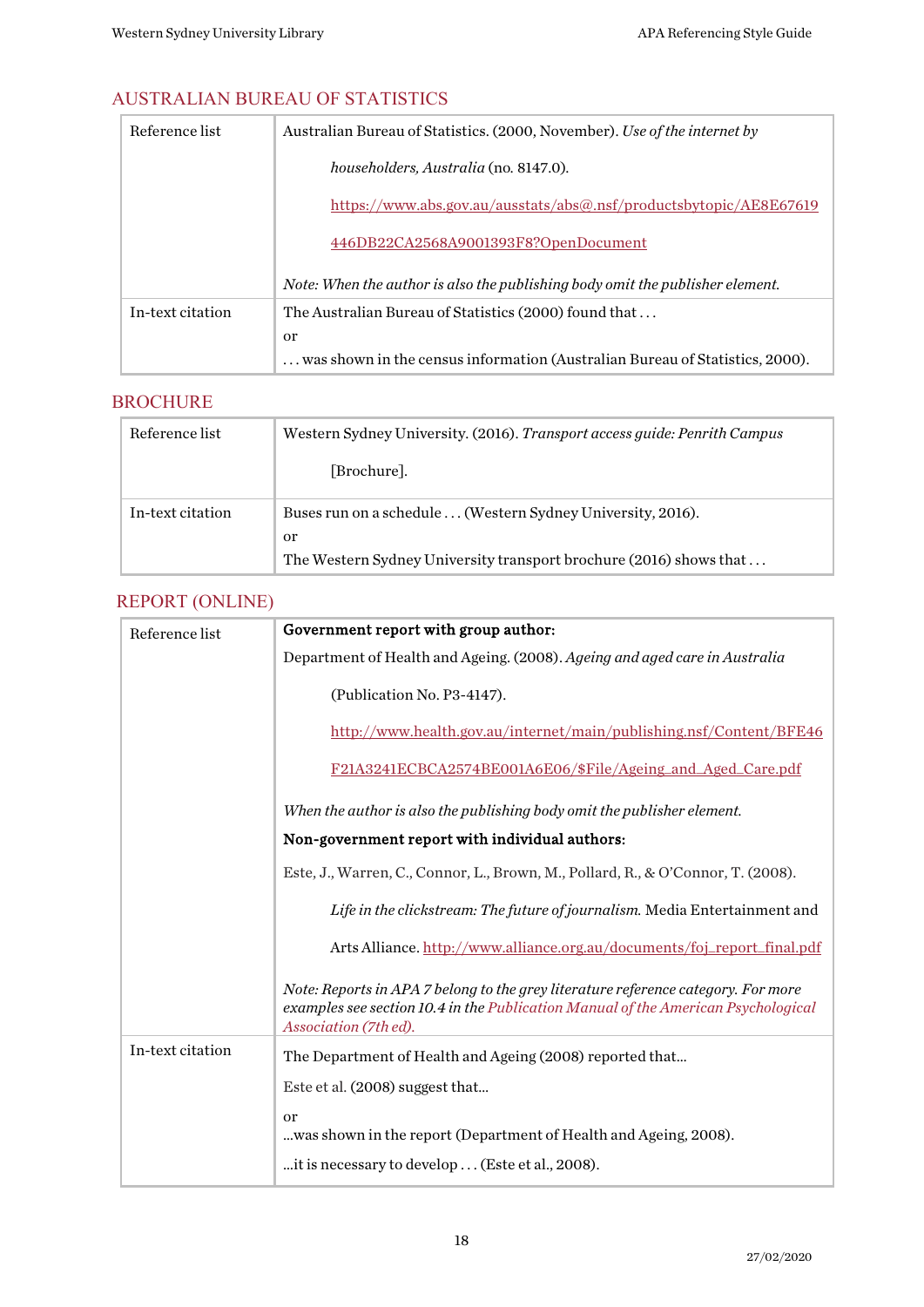## <span id="page-18-0"></span>IMAGE ON THE INTERNET

| Reference list   | An offering to the ocean in La Punta, Peru [photograph]. (2009, May 19).                                                                               |
|------------------|--------------------------------------------------------------------------------------------------------------------------------------------------------|
|                  | http://www.smh.com.au/snapshots/                                                                                                                       |
|                  | Frith, J. (1968, April 2). It's on again [Political cartoon]. Museum of Democracy                                                                      |
|                  | Old Parliament House. https://frith.moadoph.gov.au/the-cartoons/14-                                                                                    |
|                  | it-s-on-again/                                                                                                                                         |
|                  | Note: Other descriptors can be used in square brackets after the title as they apply to<br><i>the image e.g.</i> Painting, Infographic, Clip art, Map. |
| In-text citation | In the above image (An offering to the ocean in La Punta, Peru, 2009) it can be<br>seen                                                                |
|                  | Frith (1968) illustrates through his artwork                                                                                                           |
|                  | or                                                                                                                                                     |
|                  | The cartoon (Frith, 1968) clearly shows the tension between political parties                                                                          |
|                  | An Offering to the Ocean in La Punta, Peru (2009) shows                                                                                                |
|                  | Note: Use title case (capital letters for the main words) when using a title in-text.                                                                  |

## <span id="page-18-1"></span>LECTURE (UNPUBLISHED) / PERSONAL COMMUNICATION

| Reference list   | Note: When you cite information spoken about in a lecture that has gone<br>unpublished, it is treated as a personal communication and you do not need to<br>provide a reference list entry because there is no recoverable data. All details are<br>provided in the text.<br>It is advisable to consider using published sources before using class/lecture notes |
|------------------|-------------------------------------------------------------------------------------------------------------------------------------------------------------------------------------------------------------------------------------------------------------------------------------------------------------------------------------------------------------------|
|                  | as references in your paper.                                                                                                                                                                                                                                                                                                                                      |
| In-text citation | H. Dwyer (personal communication, January 10, 2009) discussed the<br>or                                                                                                                                                                                                                                                                                           |
|                  |                                                                                                                                                                                                                                                                                                                                                                   |
|                  | found that in these cases "neutrons are dangerous" (H. Dwyer, personal<br>communication, January 10, 2009).                                                                                                                                                                                                                                                       |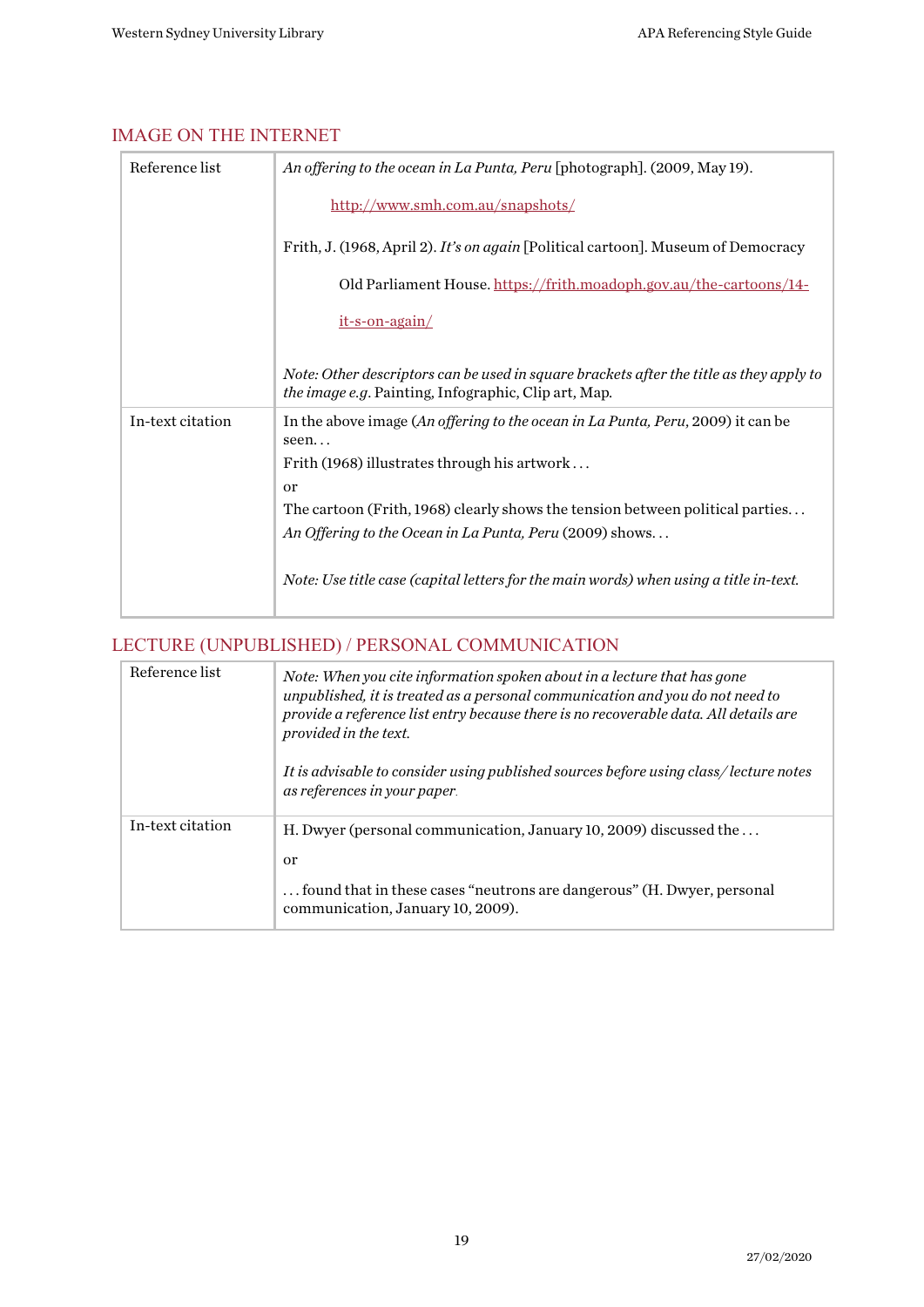| Reference list   | Atkin, M. (Host). (2008, November 13). Bermagui forest disputed turf [Audio] |
|------------------|------------------------------------------------------------------------------|
|                  | podcast episode]. In The hack half hour. ABC.                                |
|                  | https://www.abc.net.au/triplej/hack/notes/                                   |
| In-text citation | Atkin (2008) found that                                                      |
|                  | or                                                                           |
|                  | It was found  (Atkin, 2008).                                                 |

## <span id="page-19-2"></span><span id="page-19-0"></span>PODCAST EPISODE (FROM THE INTERNET)

## <span id="page-19-1"></span>THESIS

| Reference list   | Published:                                                                        |
|------------------|-----------------------------------------------------------------------------------|
|                  | Fayadh, K. H. (2015). The legal regulation of assisted reproductive technology in |
|                  | Iraq: Lessons from the Australian approach [Doctoral dissertation,                |
|                  | Western Sydney University]. Research Direct.                                      |
|                  | http://handle.uws.edu.au:8081/1959.7/uws:32383                                    |
|                  | Unpublished:                                                                      |
|                  | Smith, D. (1958). Change and continuity. Following the yellow brick road          |
|                  | [Unpublished doctoral dissertation]. University of Oz.                            |
|                  | Note: In Australia, a doctoral dissertation is also known as a PhD thesis.        |
| In-text citation | Fayadh $(2015)$ showed that                                                       |
|                  | <sub>or</sub>                                                                     |
|                  | It was found  (Fayadh, 2015).                                                     |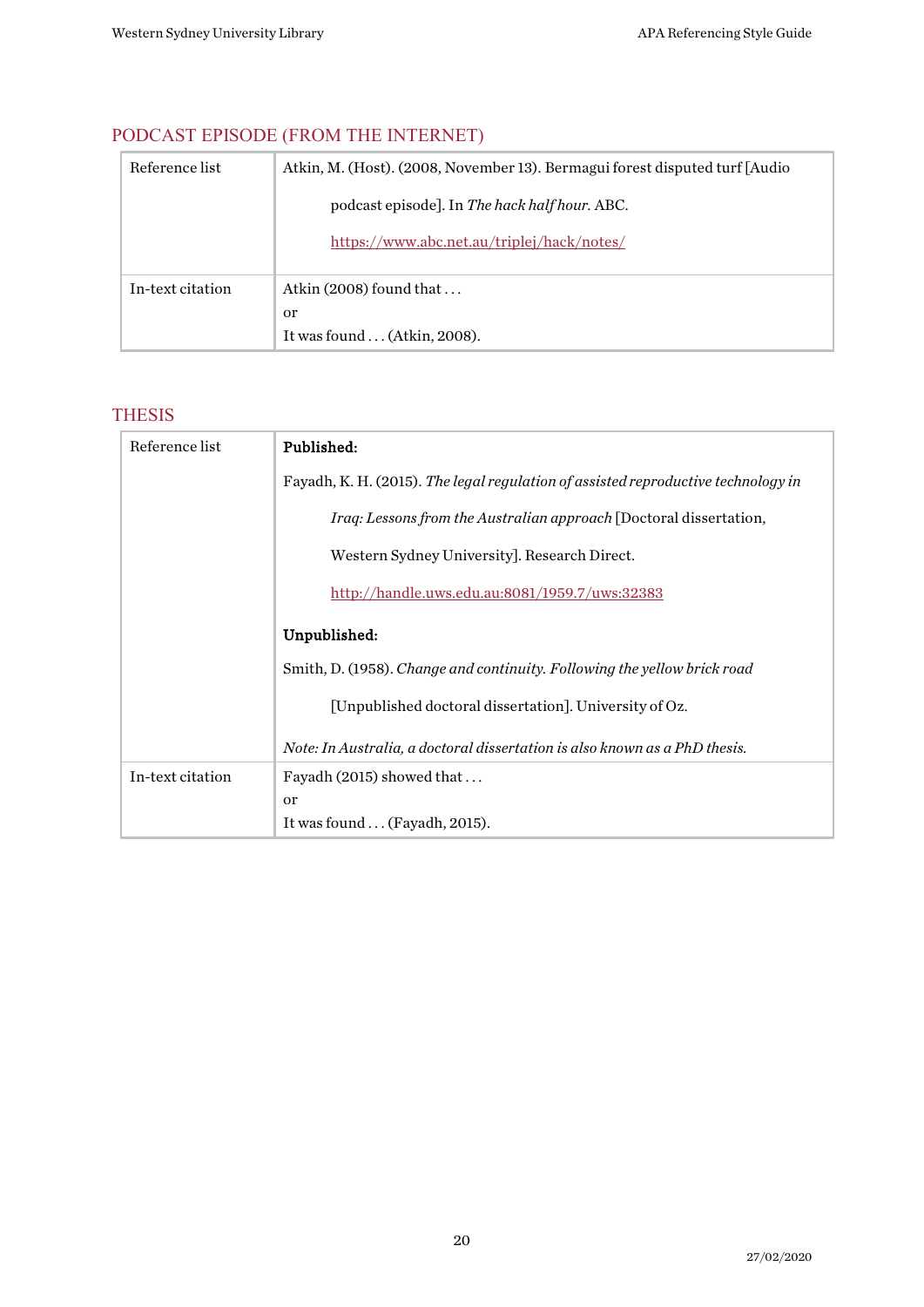## <span id="page-20-0"></span>VIDEO RECORDING, TELEVISION BROADCAST OR EPISODE IN A SERIES

Use descriptors such as [Film], [TV series], [TV series episode].

| Reference list   | Hall, B. (Writer), & Bender, J. (Director). (1991, October 15). Rules of the game                                                             |
|------------------|-----------------------------------------------------------------------------------------------------------------------------------------------|
|                  | (Season 1, Episode 3) [TV series episode]. In J. Falsey (Executive                                                                            |
|                  | Producer), I'll fly away. Brand-Falsey Productions; Lorimar Television.                                                                       |
|                  | Note: When there are multiple production companies, list them all and separate<br>each company with a semi colon at the end of the reference. |
| In-text citation | Hall and Bender (1991) examined the rules                                                                                                     |
|                  | $\alpha$                                                                                                                                      |
|                  | The rules (Hall & Bender, 1991).                                                                                                              |

## <span id="page-20-1"></span>VIDEO (FROM THE INTERNET)

| Reference list   | Norton, R. (2006, November 4). How to train a cat to operate a light switch |
|------------------|-----------------------------------------------------------------------------|
|                  | [Video]. YouTube. http://www.youtube.com/watch?v=                           |
|                  | Via83KLOXZs                                                                 |
| In-text citation | Norton (2006) showed that a cat can be trained                              |
|                  | <sub>or</sub>                                                               |
|                  | Training a cat requires  (Norton, 2006).                                    |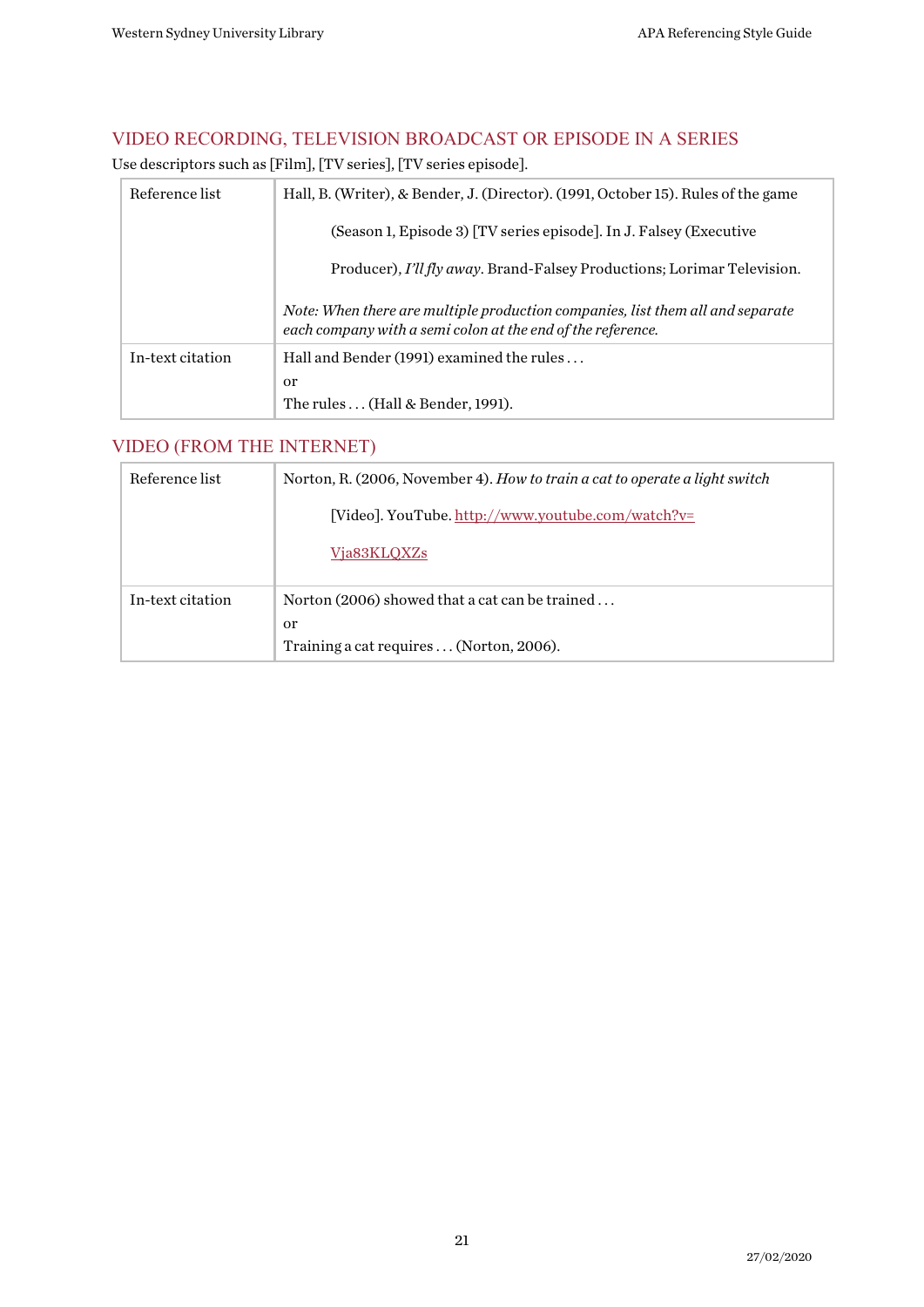## <span id="page-21-0"></span>WEBPAGES AND WEBSITES

*When referencing webpages include the following elements:*

- *Author/editor/compiler*
- *Date*
- *Title*
- *Name of website (if not named as the author)*
- *Retrieval date if the source could change over time e.g. Facebook page, Twitter profile.*
- *URL*

#### <span id="page-21-1"></span>WEBPAGE ON A NEWS WEBSITE

| Reference list   | Scherer, J., & Lal, S. (2020, January 10). Tourism industry suffers as bushfire |
|------------------|---------------------------------------------------------------------------------|
|                  | <i>images scare off international travellers. SBS News.</i>                     |
|                  | https://www.sbs.com.au/news/tourism-industry-suffers-as-bushfire-               |
|                  | images-scare-off-international-travellers                                       |
| In-text citation | Scherer and Lal (2020) reported                                                 |
|                  | <sub>or</sub>                                                                   |
|                  | Reporting of disasters can affect local tourism (Scherer & Lal, 2020).          |

#### <span id="page-21-2"></span>WEBPAGE ON THE INTERNET, ORGANISATION AS AUTHOR

| Reference list   | SANE Australia. (2019). What is mental illness?                                                                                                       |
|------------------|-------------------------------------------------------------------------------------------------------------------------------------------------------|
|                  | https://www.sane.org/information-stories/facts-and-guides/what-is-                                                                                    |
|                  | mental-illness                                                                                                                                        |
|                  | Note: When the author and website name are the same omit the site name from the<br>source element. Enter the group name as it appears on the website. |
| In-text citation | SANE Australia (2019) explains that                                                                                                                   |
|                  | <sub>or</sub>                                                                                                                                         |
|                  | Mental illness is  (SANE Australia, 2019).                                                                                                            |

#### <span id="page-21-3"></span>WEBPAGE ON A WEBSITE, INDIVIDUAL AUTHOR

| Reference list   | Cooper, D. (2009, March 31). Native ant may stop toad in its tracks. ABC Science. |
|------------------|-----------------------------------------------------------------------------------|
|                  | https://ab.co/2TteHPE                                                             |
| In-text citation | Cooper (2009) stated that a ferocious ant                                         |
|                  | or                                                                                |
|                  | Meat ants may be able to help control toad numbers (Cooper, 2009).                |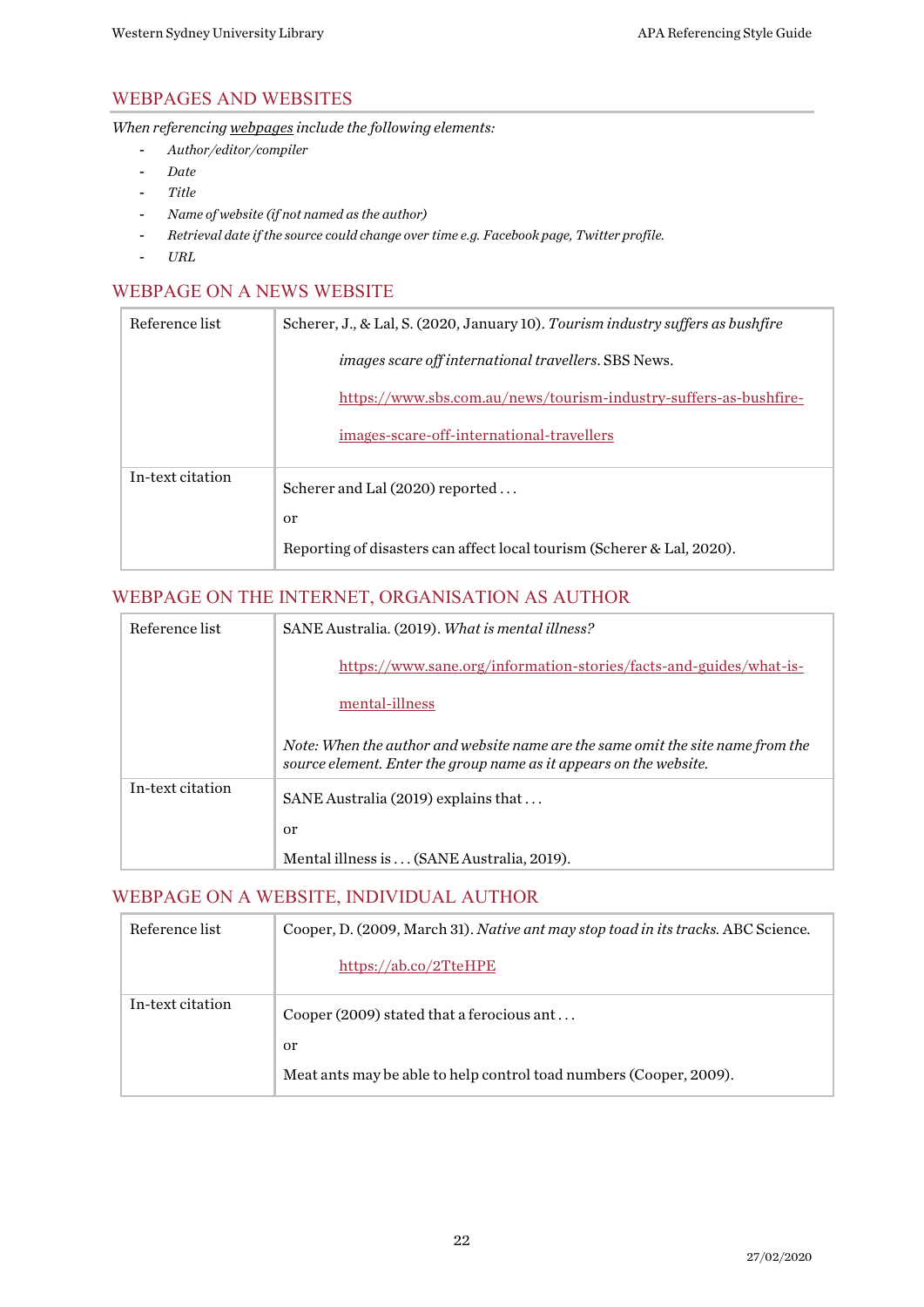## <span id="page-22-0"></span>WEBPAGE ON A WEBSITE, NO DATE

| Reference list   | ACOSS & UNSW Sydney. (n.d.). What is poverty? Poverty and Inequality.                                                                                                                                                                                                                      |
|------------------|--------------------------------------------------------------------------------------------------------------------------------------------------------------------------------------------------------------------------------------------------------------------------------------------|
|                  | http://povertyandinequality.acoss.org.au/poverty/                                                                                                                                                                                                                                          |
|                  | Note: $(n,d)$ = no date. Always include details of authorship or publication date when<br>available. Carefully consider the reliability and authority of websites with no author<br>and/or no date before including it as a reference. Enter group names as they appear<br>on the website. |
| In-text citation | ACOSS and UNSW Sydney (n.d.) are joint researchers<br><sub>or</sub>                                                                                                                                                                                                                        |
|                  | Poverty in Australia is attributed to  (ACOSS & UNSW Sydney, n.d.).                                                                                                                                                                                                                        |

## <span id="page-22-1"></span>WEBPAGE ON A WEBSITE, CONTENT LIKELY TO CHANGE

| Reference list   | NSW Government Health. (n.d.). NSW Health organisation chart. Retrieved                                                                                                                                     |
|------------------|-------------------------------------------------------------------------------------------------------------------------------------------------------------------------------------------------------------|
|                  | January 24, 2020, from                                                                                                                                                                                      |
|                  | https://www.health.nsw.gov.au/about/nswhealth/Pages/chart.aspx                                                                                                                                              |
|                  | Use 'Retrieved' and include a retrieval date only when the content on the website is<br>likely to change and there is no access to archived content. An example might be a free<br>online dictionary entry. |
|                  | Note: When the author and website name are the same omit the site name from the<br>source element.                                                                                                          |
| In-text citation | NSW Government Health (n.d.) has implemented                                                                                                                                                                |
|                  | <sub>or</sub>                                                                                                                                                                                               |
|                  | Government bodies have been given the task (NSW Government Health, n.d.).                                                                                                                                   |